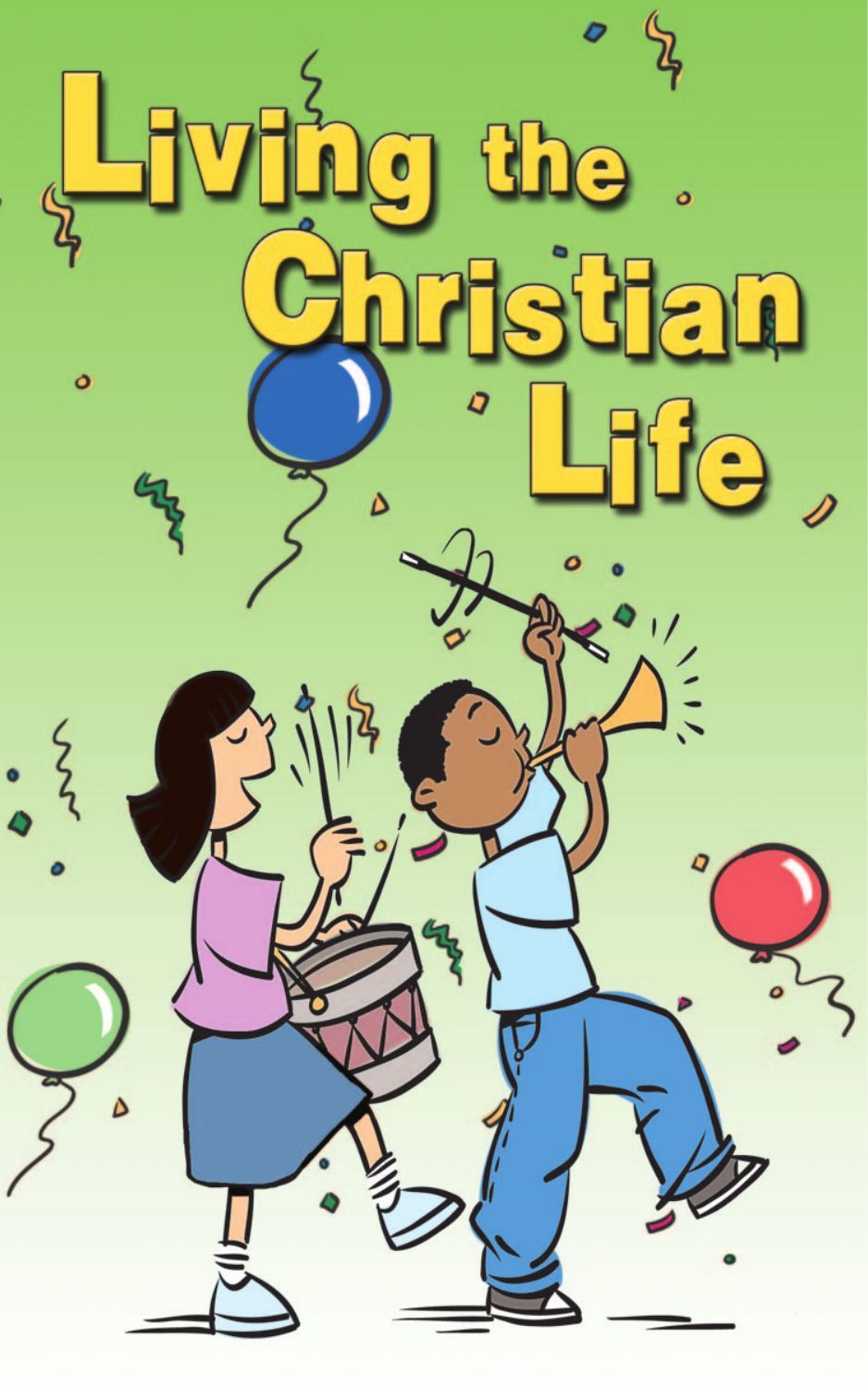## This book belongs to:

\_\_\_\_\_\_\_\_\_\_\_\_\_\_\_\_\_\_\_\_\_\_\_\_\_\_\_\_\_\_\_\_\_\_\_\_\_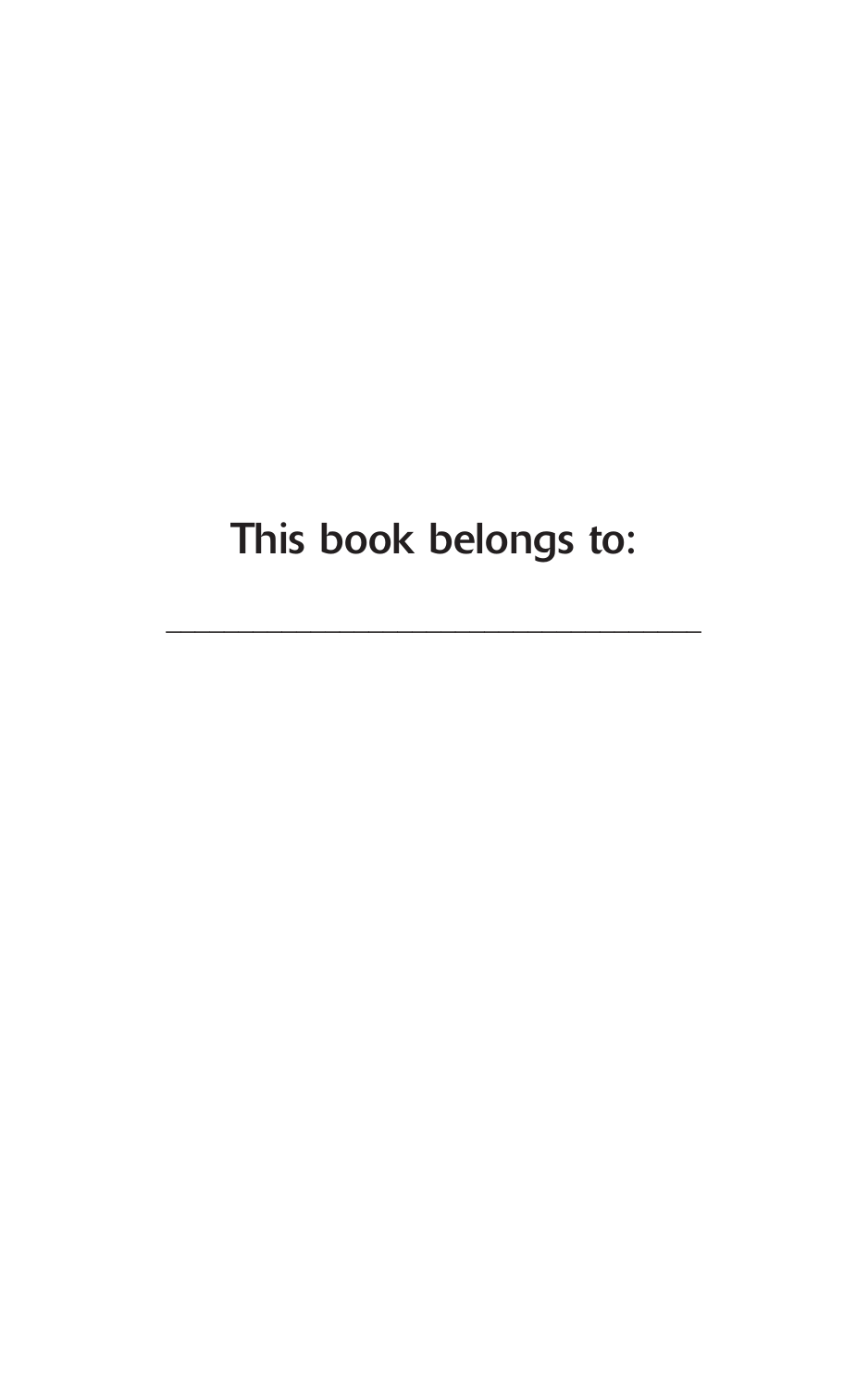# **LIVING THE CHRISTIAN LIFE**

## A Course For Young Believers

(Suggested ages  $3^{rd}$  – 6<sup>th</sup> grades)

Written by Mary Lou Canata Illustrated by Eric Jansen

> Printed by Foursquare Missions Press

> > Copyright © 2003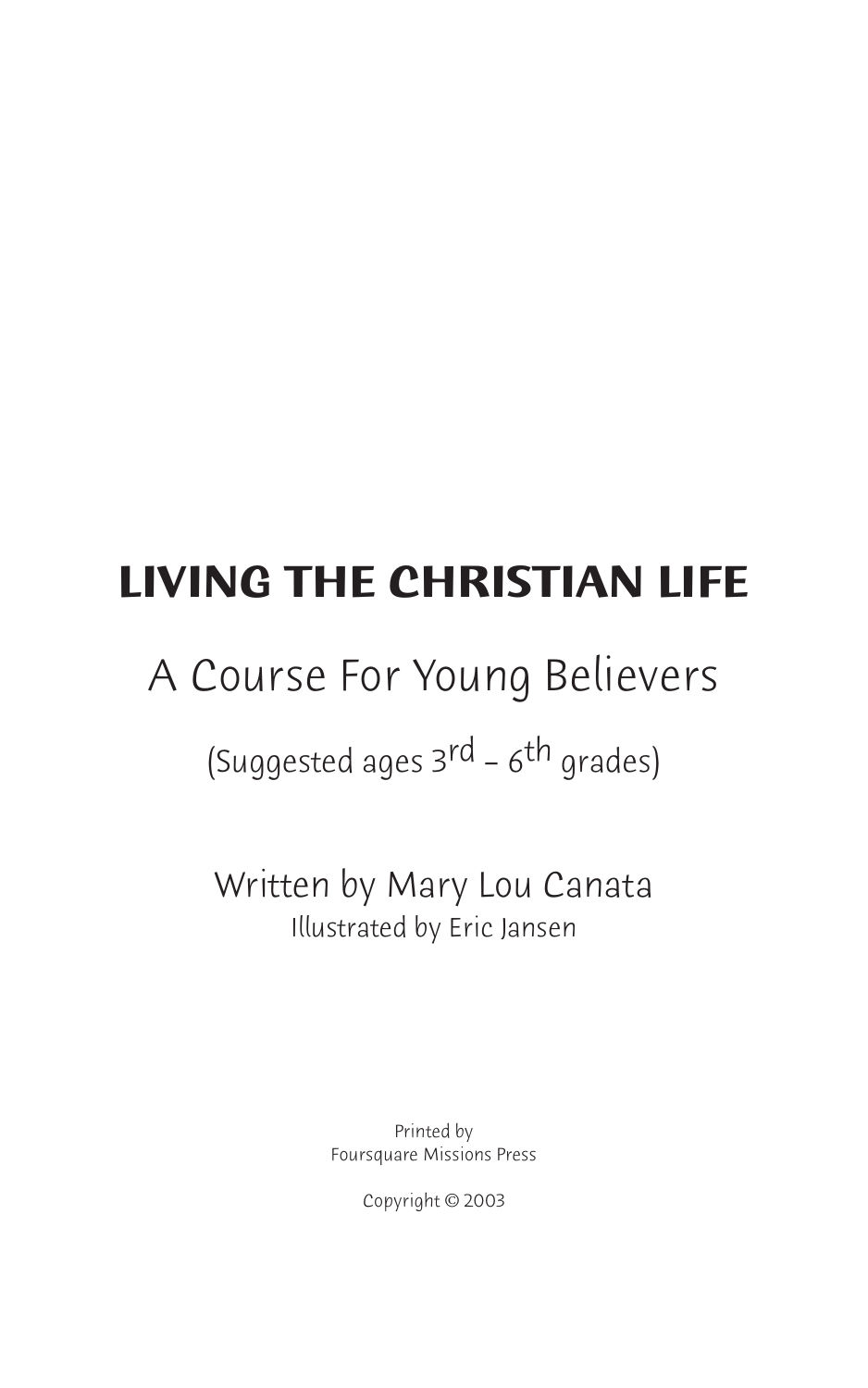#### **TABLE OF CONTENTS**

| Lesson One          |                                   |    |
|---------------------|-----------------------------------|----|
|                     | I Am A Christian-Now What?        | 6  |
|                     | (Growing In God's Family)         |    |
| <b>Lesson Two</b>   |                                   |    |
|                     | Living For Jesus                  | 11 |
|                     | (The Daily Christian Life)        |    |
| <b>Lesson Three</b> |                                   |    |
|                     | Reading About Jesus               | 15 |
|                     | (Bible Reading And Studying)      |    |
| <b>Lesson Four</b>  |                                   |    |
|                     | Talking To God                    | 19 |
|                     | (Prayer Life)                     |    |
| <b>Lesson Five</b>  |                                   |    |
|                     | A Place Of Worship                | 23 |
|                     | (Church Life)                     |    |
| <b>Lesson Six</b>   |                                   |    |
|                     | Telling Others About Jesus        | 28 |
|                     | (Witnessing To Others/Evangelism) |    |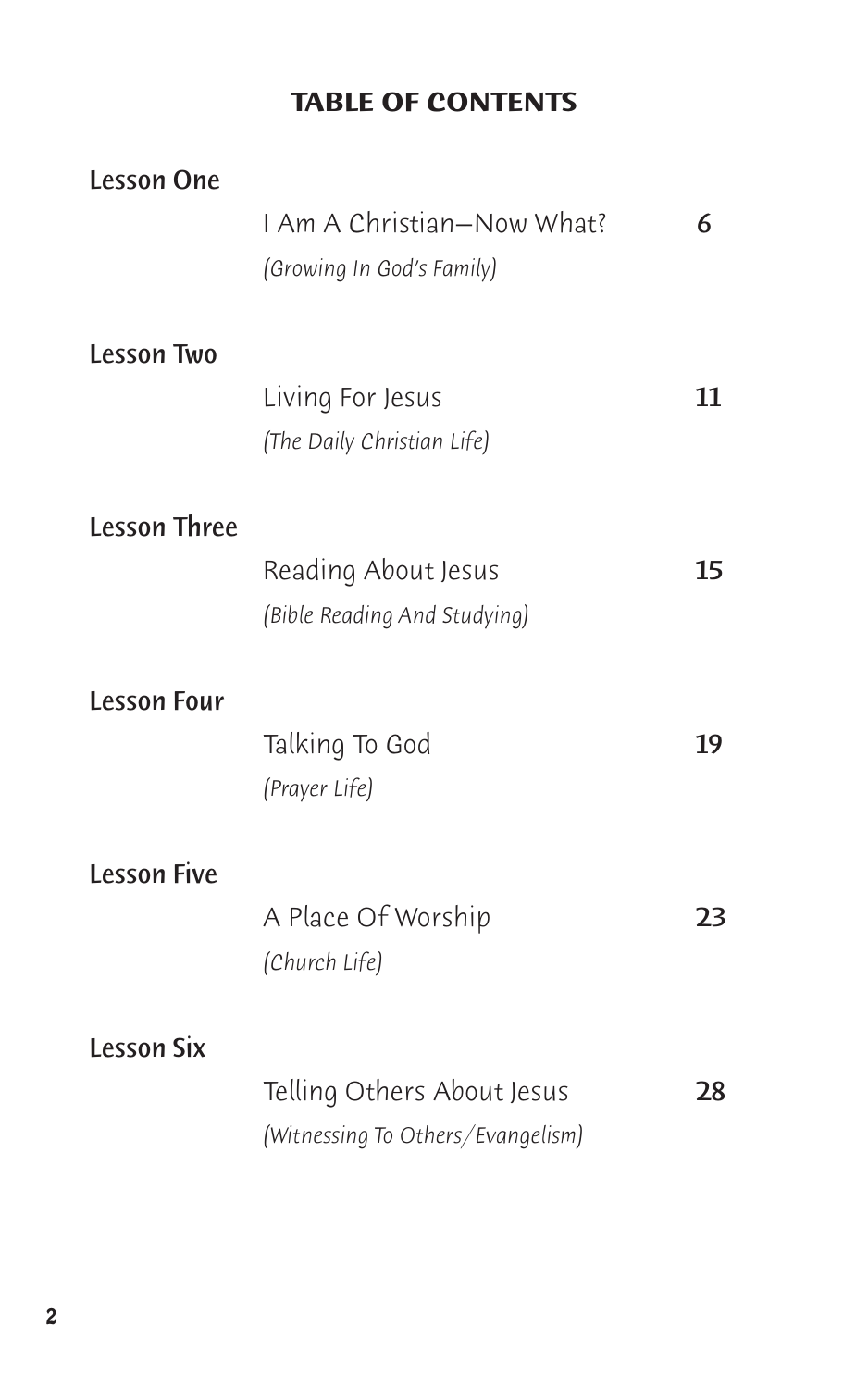## **WELCOME TO GOD'S FAMILY**

Isn't it a happy feeling to know that you now belong to God's big Christian family? You are a member of His family and you can always be a member when you believe in Jesus as your Savior, obey



His Word and spend time getting to know Him better.

God's family is made up of boys and girls, teenagers and adults. We are brothers and sisters. God is our heavenly Father.

Asking God to forgive you for your wrongdoing means that your past sins are forgiven and forgotten. Forgiveness was and is possible because Jesus died on the Cross for you.

As a member of God's family and as a Christian, God expects you to live a life that pleases Him. With His help, you can live this life at home, at school, at church, at play everywhere.

This book will help you to know just what God asks of you. Now that you are a member of His family, you will also learn the way you can please and serve Jesus Christ, your Savior and Friend. You will grow to be a strong Christian.

#### Learn this Bible verse:

"And Jesus grew in wisdom and stature, and in favor with God and men." Luke 2:52 (NIV)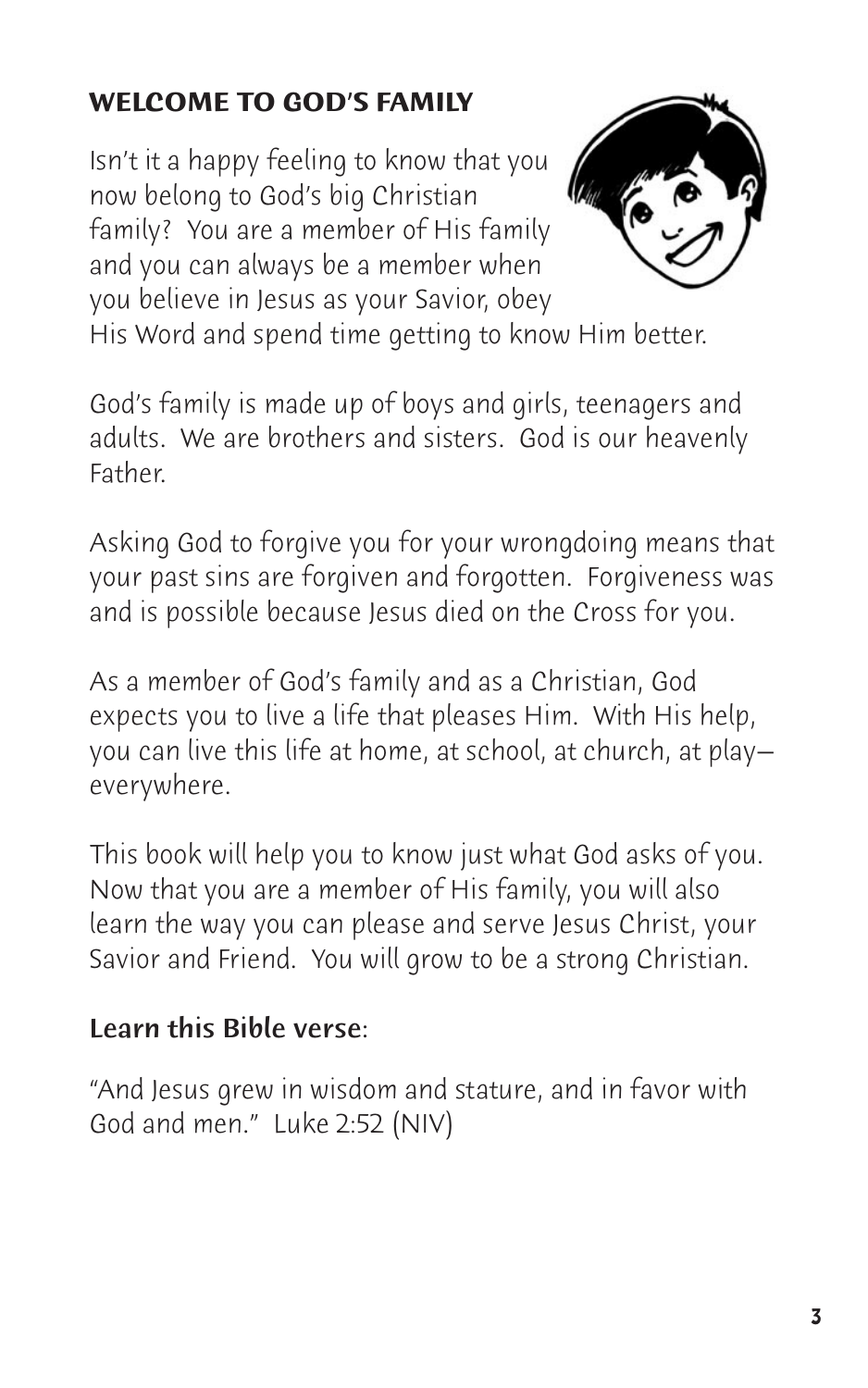

Draw Yourself In This Box!

|                                             |                                               | s accepted the |
|---------------------------------------------|-----------------------------------------------|----------------|
| Lord Jesus Christ as my own personal Savior |                                               |                |
| on                                          |                                               | at             |
|                                             |                                               |                |
| Name of person who prayed with me:          |                                               |                |
| Before you begin<br>Find a Bible            |                                               |                |
|                                             | Find a pencil and eraser<br>Find a dictionary |                |
|                                             |                                               |                |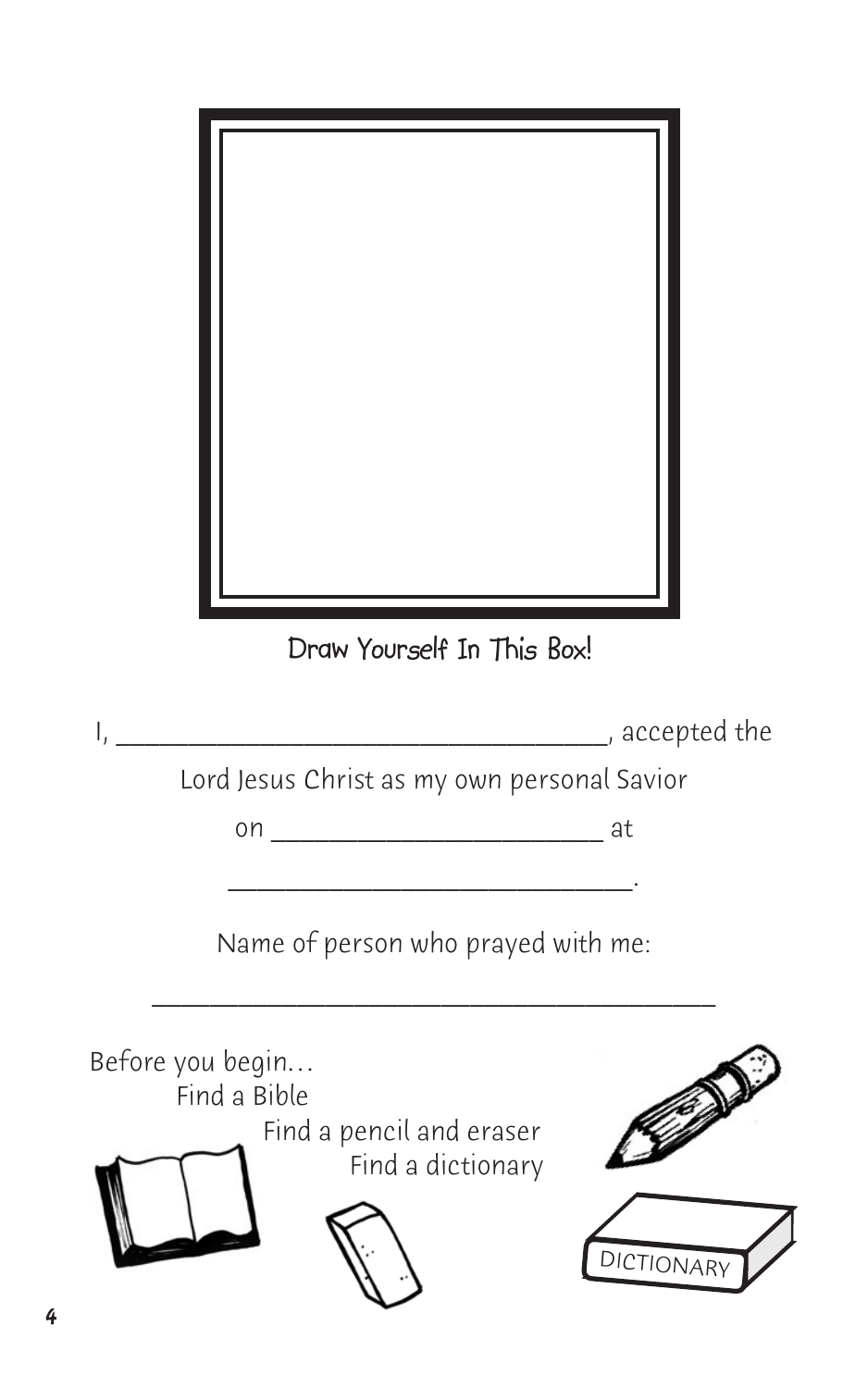

## *How to use this book…*

1. Use this book along with your Bible. Scriptures have been taken from the New International Version (NIV) and the New King James Version Bibles (NKJV)

2. Pray and ask God to help you do your best.

- 3. Take your time. Read each lesson first, then do the worksheets.
- 4. Read each question and write in the answer.
- 5. Learn and know the Bible verses given in each lesson.
- 6. When the book is completed, give it to your teacher. Your book will be returned to you.
- 7. Keep your book for future reading and review.
- 8. Share your completed book with friends.
- 9. Continue to read your Bible, pray and live for Jesus.

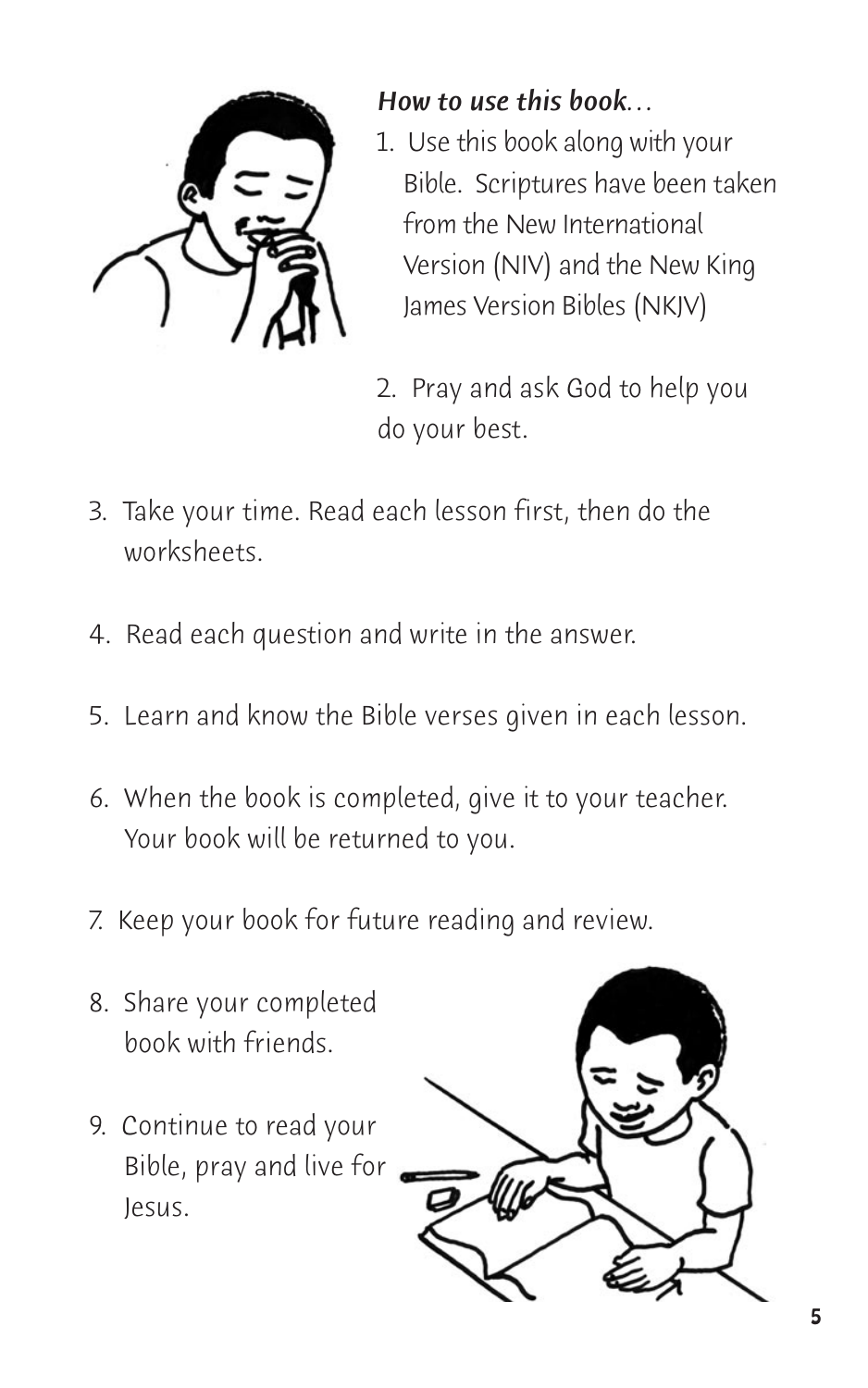

## **Lesson One I AM A CHRISTIAN—NOW WHAT?**

Some people are never sure if they are a Christian, but you can be sure. When you asked God to forgive you for your wrongdoing and told Jesus that you wanted Him to be your Savior, you became a born-again Christian which is the same as becoming a member of His family. God did these things because He promised He would. God cannot lie! Read about His promise (John 1:12).

Now that you belong to God's family, you will want to grow spiritually and become a strong Christian. This will happen if you learn from God's Word and do what God asks of you, His child.

God is not always pleased with what we do but He still loves us and will help us to do that which is right and pleasing to Him.

"Sin" is another word for disobedience. When we sin, we still belong to God's family because God is always ready to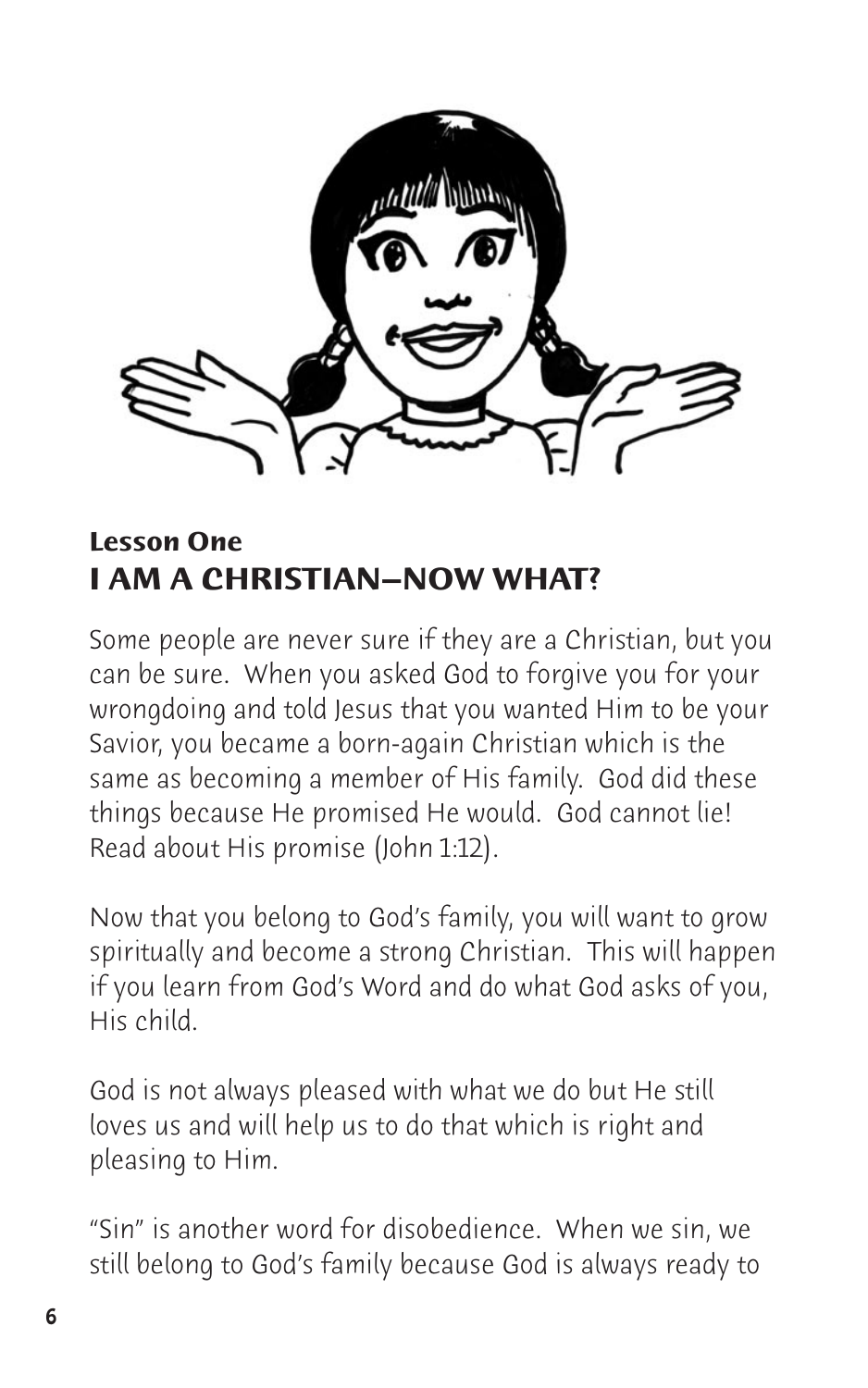forgive us when we ask for His forgiveness.

God tells us in the Bible what we should do to please Him. We are happy when we obey God, our Heavenly Father.

Find the following Scriptures in your Bible and read them as you learn what God wants you to do as one of His children.

- 1. Show love to everyone, even your enemies. (Matthew 5:44)
- 2. Show kindness to everyone. (Ephesians 4:32)
- 3. Learn to forgive others. (Luke 6:37)
- 4. Help others. (Isaiah 41:6)
- 5. Do not steal. (Exodus 20:15)
- 6. Do not cheat. (Hebrews 13:18)
- 7. Do not lie. (Proverbs 12:17)
- 8. Obey your parents. (Ephesians 6:1)
- 9. Be careful in what you say and do. (Luke 6:31)

When you get to Heaven you will not have to try to be good. In Heaven, there is no temptation and there is no sin. Everything and everyone will be perfect. You will live with God and His family forever.

#### WHAT DID YOU LEARN FROM YOUR READING?

1. How do you know for sure that you are a Christian?

\_\_\_\_\_\_\_\_\_\_\_\_\_\_\_\_\_\_\_\_\_\_\_\_\_\_\_\_\_\_\_\_\_\_\_\_\_\_\_\_\_

\_\_\_\_\_\_\_\_\_\_\_\_\_\_\_\_\_\_\_\_\_\_\_\_\_\_\_\_\_\_\_\_\_\_\_\_\_\_\_\_\_

\_\_\_\_\_\_\_\_\_\_\_\_\_\_\_\_\_\_\_\_\_\_\_\_\_\_\_\_\_\_\_\_\_\_\_\_\_\_\_\_\_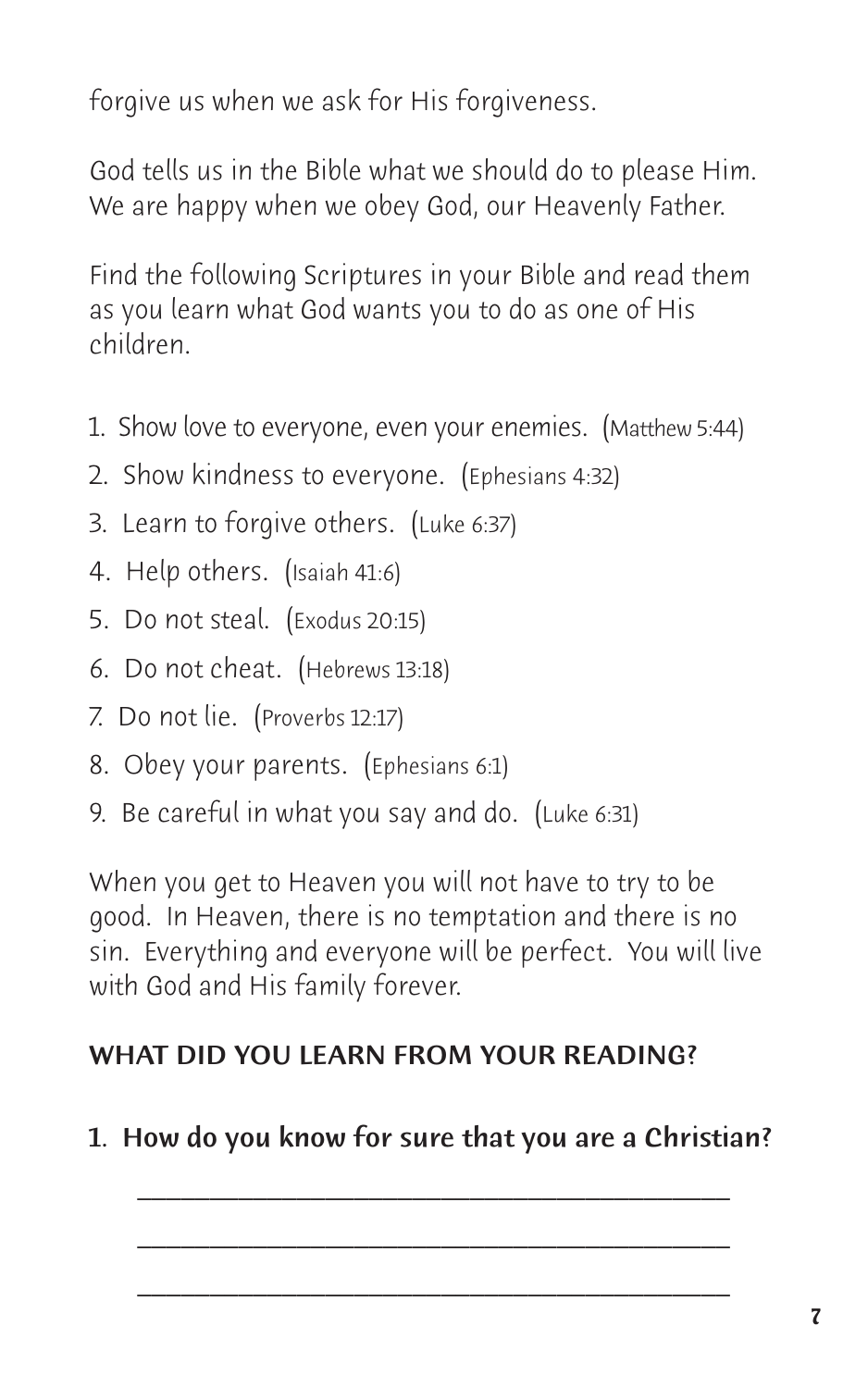#### 2. Copy the Bible verse found in 1 John 1:9.

\_\_\_\_\_\_\_\_\_\_\_\_\_\_\_\_\_\_\_\_\_\_\_\_\_\_\_\_\_\_\_\_\_\_\_\_\_\_\_\_\_

\_\_\_\_\_\_\_\_\_\_\_\_\_\_\_\_\_\_\_\_\_\_\_\_\_\_\_\_\_\_\_\_\_\_\_\_\_\_\_\_\_

\_\_\_\_\_\_\_\_\_\_\_\_\_\_\_\_\_\_\_\_\_\_\_\_\_\_\_\_\_\_\_\_\_\_\_\_\_\_\_\_\_

## 3. Put lines through the wrong word in each sentence. *Disobey, obey your parents. Share with no one, others. Show kindness to some, everyone. Love, hate your enemies.* 4. Circle the correct answer. *God gave the Bible for us to follow.* Yes No *Does God ask us to obey the Bible?* Yes No *Is God always pleased with what we do?* Yes No *Does God forgive us for our wrongdoing?* Yes No *Does God want to help us obey Him?* Yes No

### 5. Fill in your own name in the blank spaces.

| For God so loved                                  | that He gave |
|---------------------------------------------------|--------------|
| His one and only Son that (if)                    |              |
| believes in Him,                                  | shall not    |
| perish but have everlasting life. John 3:16 (NIV) |              |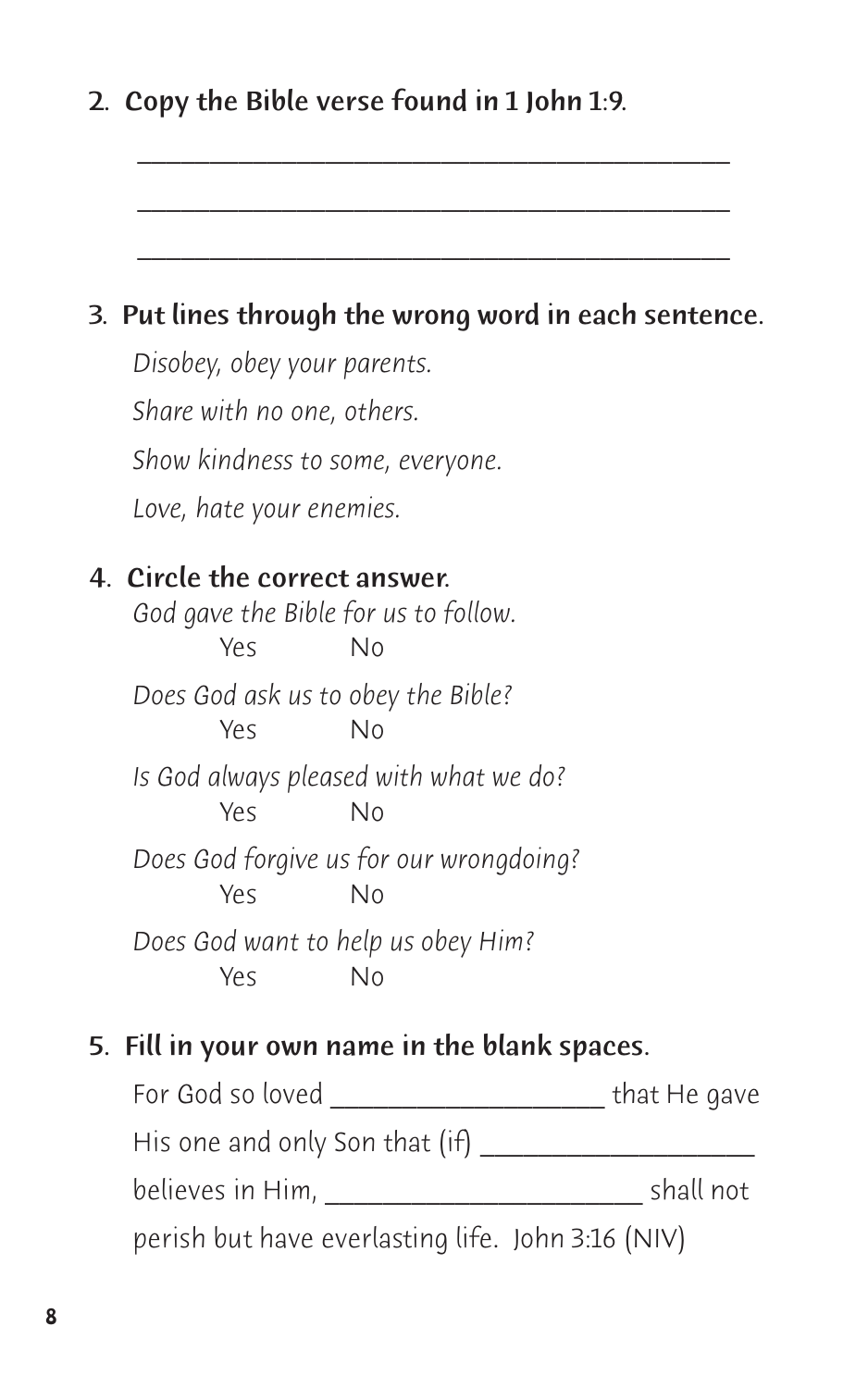6. Another word for sin is: (Underline the correct answers.)

OBEY DISOBEDIENCE

WRONGDOING EVIL

7. Is it possible to live a Christian life wherever you are?

\_\_\_\_\_\_\_\_\_\_\_\_\_\_\_\_\_\_\_\_\_\_\_\_\_\_\_\_\_\_\_\_\_\_\_\_\_\_\_\_\_

\_\_\_\_\_\_\_\_\_\_\_\_\_\_\_\_\_\_\_\_\_\_\_\_\_\_\_\_\_\_\_\_\_\_\_\_\_\_\_\_\_

\_\_\_\_\_\_\_\_\_\_\_\_\_\_\_\_\_\_\_\_\_\_\_\_\_\_\_\_\_\_\_\_\_\_\_\_\_\_\_\_\_

\_\_\_\_\_\_\_\_\_\_\_\_\_\_\_\_\_\_\_\_\_\_\_\_\_\_\_\_\_\_\_\_\_\_\_\_\_\_\_\_\_

Yes No Maybe Sometimes

- 8. Who is JESUS? Find the answer in 1 John 5:5.
- 9. Why did Jesus Christ die on the Cross? Read 1 Corinthians 15:3.

- 10. When you disobey God, what should you do? Read 1 John 1:9.
	- $C_$   $\_\_$   $\_\_$   $\_\_$   $\_\_$   $\_\_$  our sins and God will

F \_ \_ \_ \_ \_ \_ us our sins.

11. A Bible verse proves to us that we will have eternal life in Heaven. Can you fill in the missing words? Read 1 John 5:13.

| I write these things to |  | who believe    |
|-------------------------|--|----------------|
| in the name of the      |  | of God so that |
|                         |  |                |

 $\max$  know that

have eternal life.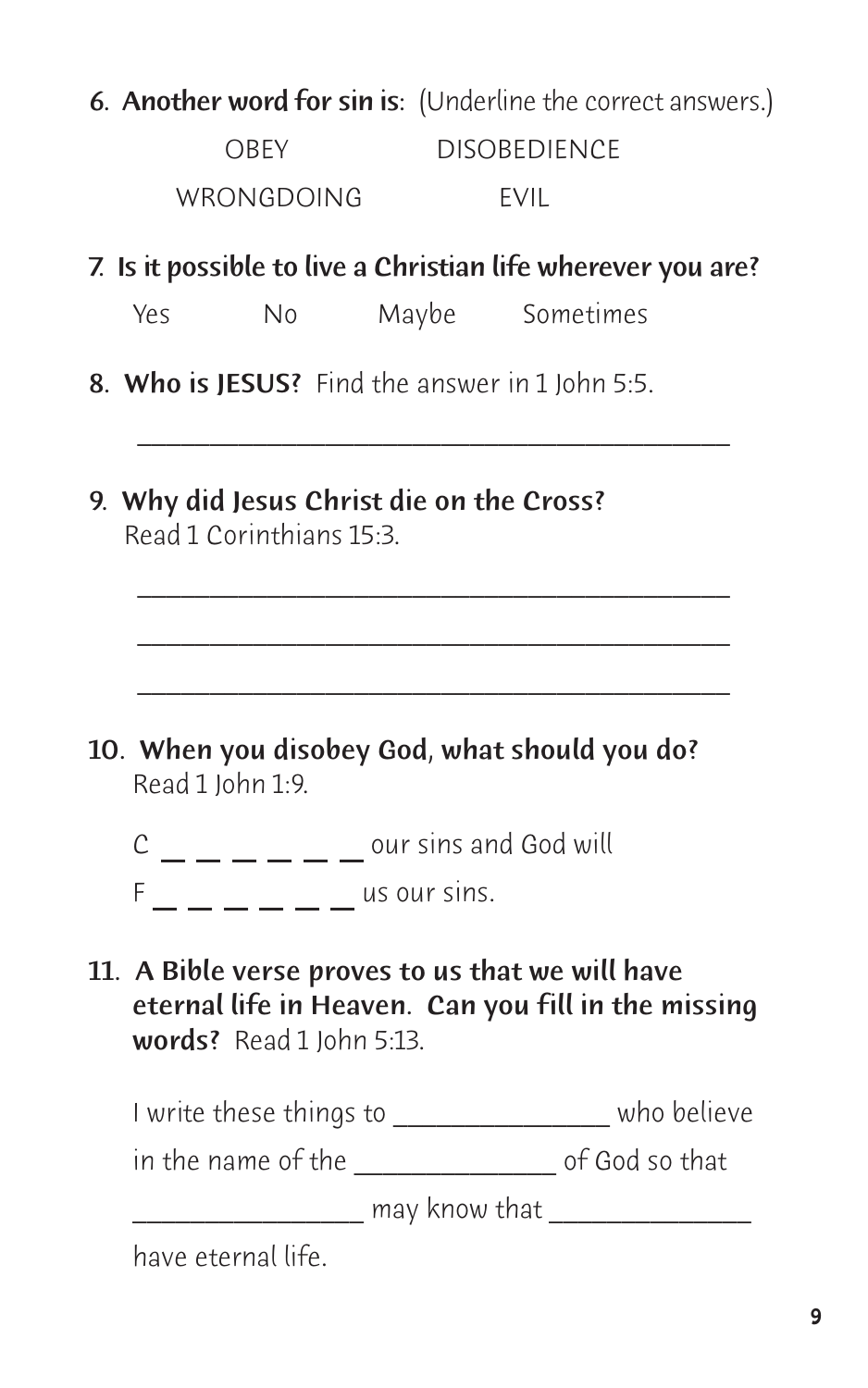#### 12. Underline the word "Christ" in the word Christian.

#### Memorize these Bible verses.

"Yet to all who received Him, to those who believed in His name, He gave the right to become children of God." John 1:12 (NIV)

"For God so loved the world that He gave His one and only Son, that whoever believes in Him shall not perish but have eternal life." John 3:16 (NIV)

"For what I received I passed on to you as of first importance: that Christ died for our sins according to the Scriptures." 1 Corinthians 15:3 (NIV)

You have received Jesus as your own personal Savior and believe that Jesus is the Son of God so you are one of His children.

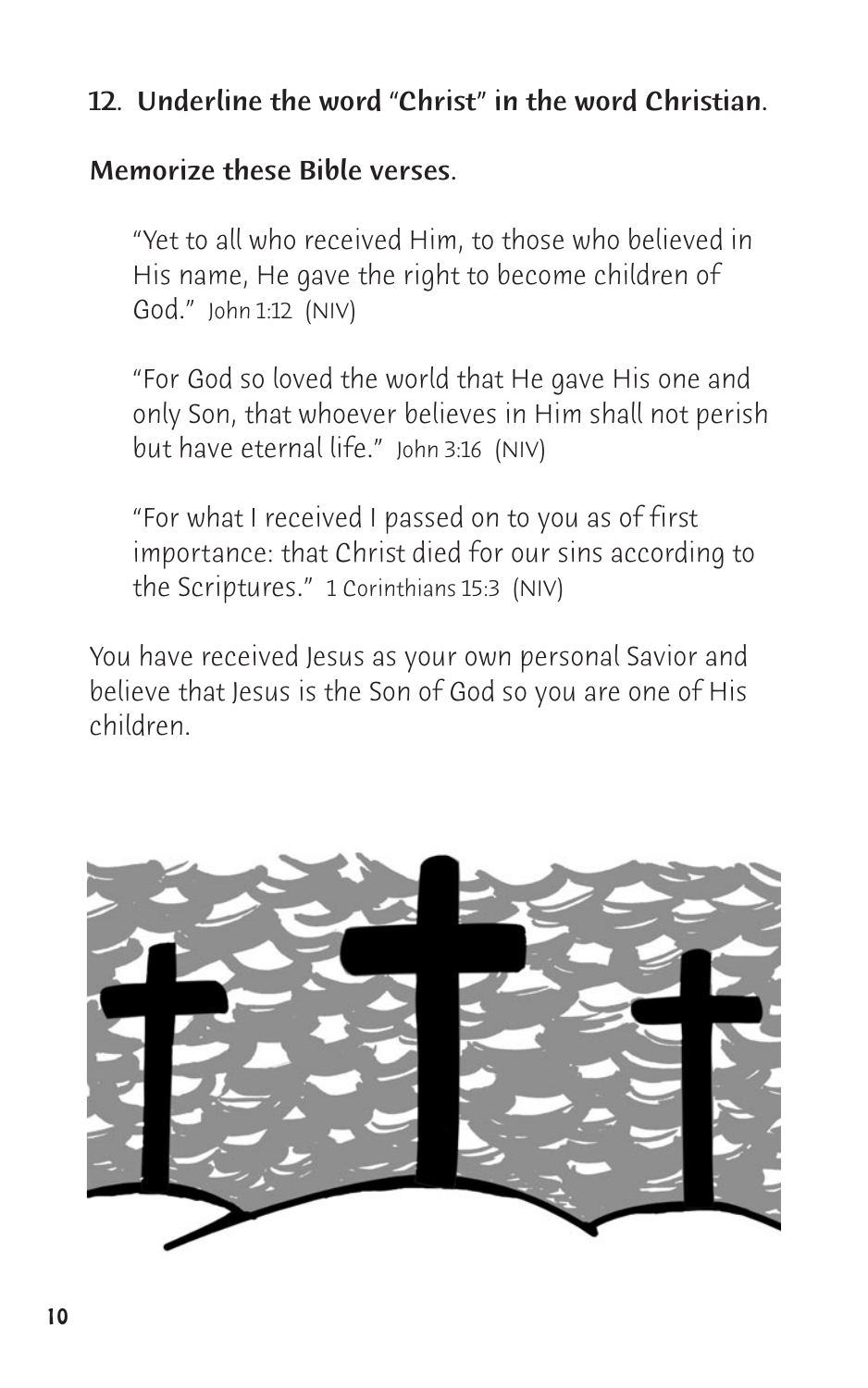## **Lesson Two LIVING FOR JESUS**

There is only one way to live and really be happy, and that is by living for Jesus.

In the Bible, we find that there are rules for us to live by in order to become all that God has planned for us. Here are some rules that have been given to us by God so our lives can be peaceful and happy.



God never asks us to do something without promising His help. When you do make a mistake or break one of His rules, it is important to tell God you are sorry. God is always waiting to forgive you.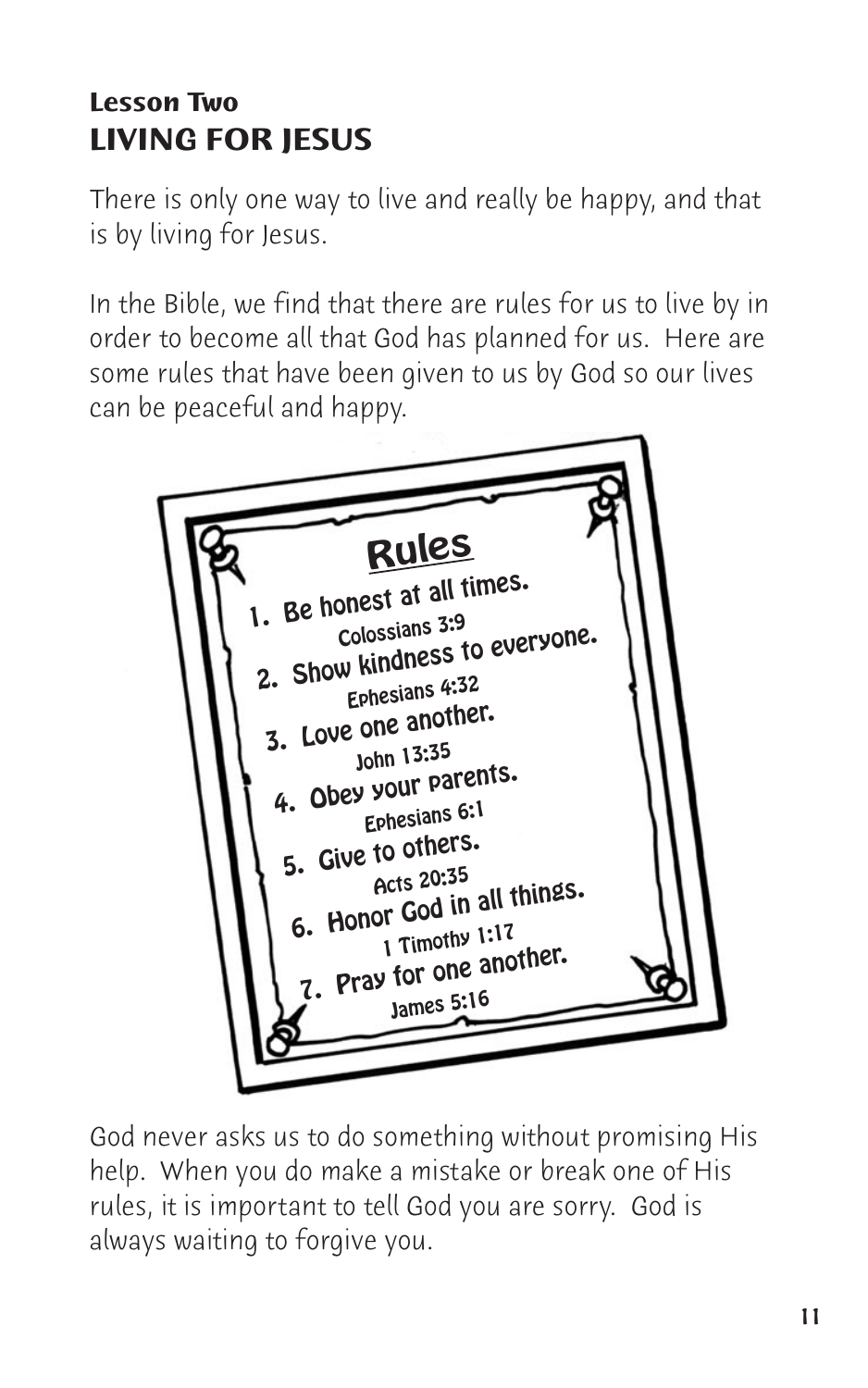God still loves you even when you make mistakes, but He does not like what we sometimes do. You still belong to God.

People are watching you. Did you know this?



When you are not sure if something is right or wrong, ask yourself these questions:

*Do I do and say things that please God? Do I try to think and talk like Jesus? Do I treat others like I want to be treated? Do I show kindness and love to others? Am I ready to be helpful?*

There will be times when Satan will tempt you to do wrong. When this happens to you, talk to God and ask Him for His help. Remember, it is not a sin to be tempted but it is a sin to give into temptation and do wrong.

The Devil is your enemy. He is very clever. He likes to trick you into doing wrong things. God is stronger than Satan. God will help you in time of trouble. Read 1 John 4:4.

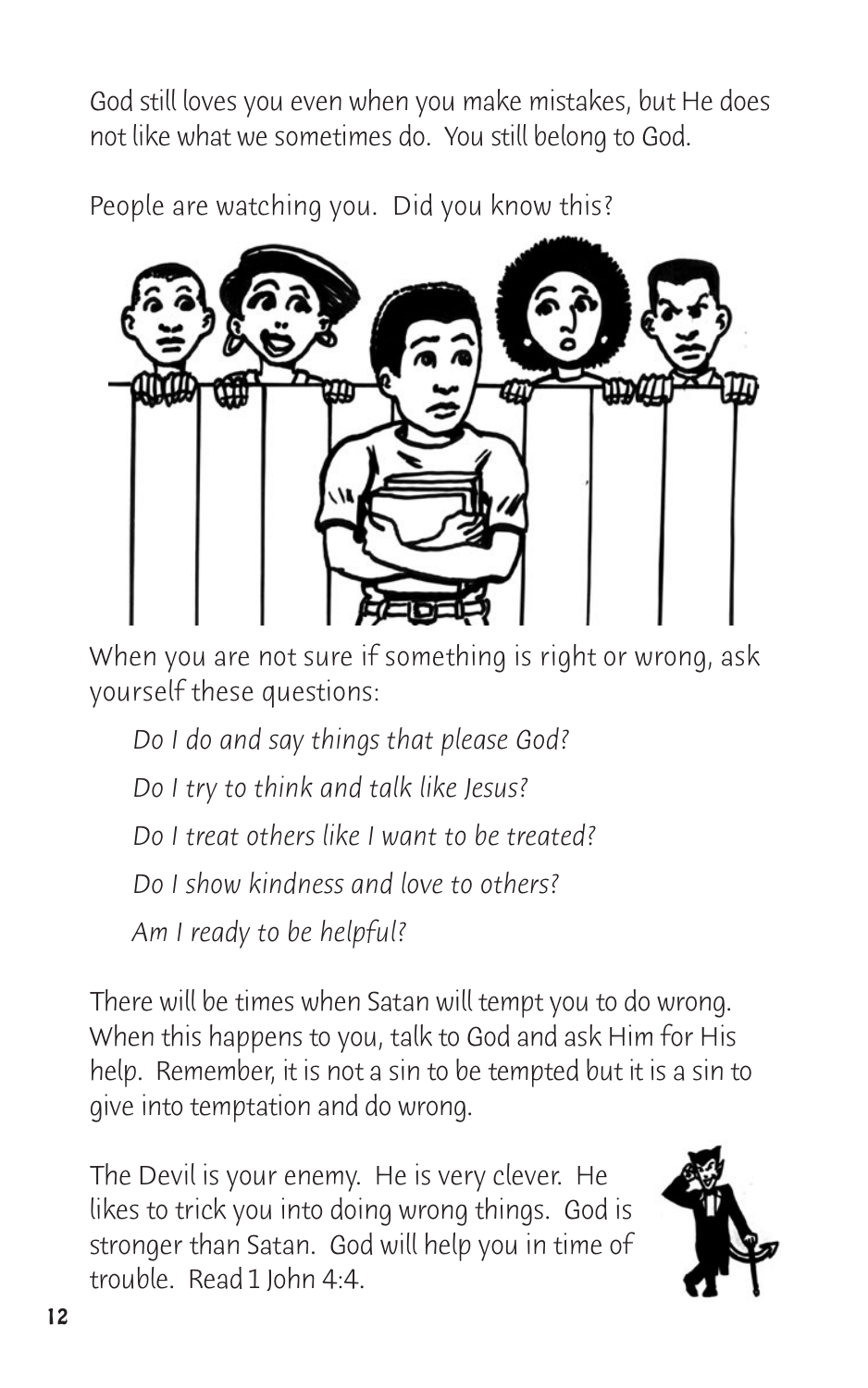#### WHAT DID YOU LEARN FROM YOUR READING?

\_\_\_\_\_\_\_\_\_\_\_\_\_\_\_\_\_\_\_\_\_\_\_\_\_\_\_\_\_\_\_\_\_\_\_\_\_\_\_\_\_

\_\_\_\_\_\_\_\_\_\_\_\_\_\_\_\_\_\_\_\_\_\_\_\_\_\_\_\_\_\_\_\_\_\_\_\_\_\_\_\_\_

\_\_\_\_\_\_\_\_\_\_\_\_\_\_\_\_\_\_\_\_\_\_\_\_\_\_\_\_\_\_\_\_\_\_\_\_\_\_\_\_\_

\_\_\_\_\_\_\_\_\_\_\_\_\_\_\_\_\_\_\_\_\_\_\_\_\_\_\_\_\_\_\_\_\_\_\_\_\_\_\_\_\_

\_\_\_\_\_\_\_\_\_\_\_\_\_\_\_\_\_\_\_\_\_\_\_\_\_\_\_\_\_\_\_\_\_\_\_\_\_\_\_\_\_

\_\_\_\_\_\_\_\_\_\_\_\_\_\_\_\_\_\_\_\_\_\_\_\_\_\_\_\_\_\_\_\_\_\_\_\_\_\_\_\_\_

1. List five of the rules that we should live by.

2. What will God do for us when we tell Him we are sorry for our sins? Read 1 John 1:9.

#### 3. Circle "yes" or "no" for each sentence.

| People watch what we do.          | yes no |
|-----------------------------------|--------|
| People listen to what we say. YES | NO.    |
| God wants me to be kind. YES      | NO.    |

#### 4. Put an X beside each true sentence.

- \_\_\_\_\_ I should talk to God in prayer every day.
- \_\_\_\_\_ I should do something good once a week only.
- \_\_\_\_\_ I should obey God's Word when I feel like it.

#### 5. Who is it that tries to make us do wrong?

GOD SATAN JESUS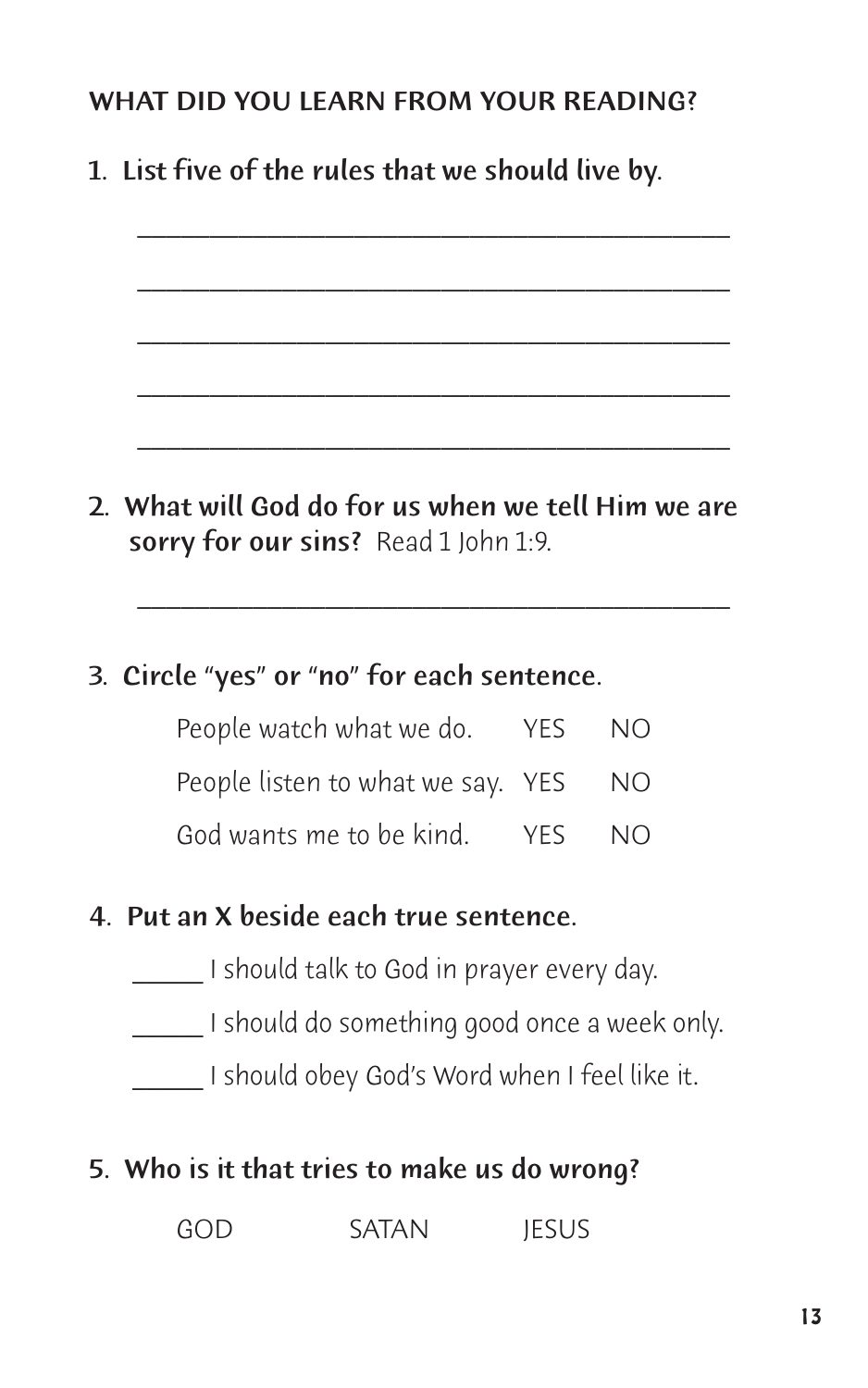6. True or False Circle the correct answer.

God will be my help in time of trouble.

TRUE FALSE

The devil does try to tempt me to do wrong.

TRUE FALSE

To be tempted is to sin.

TRUE FALSE

7. Who is STRONGER and GREATER than Satan?

8. Can God tempt us? Read James 1:13.

 $\overline{\phantom{a}}$   $\overline{\phantom{a}}$   $\overline{\phantom{a}}$   $\overline{\phantom{a}}$   $\overline{\phantom{a}}$ 

\_\_\_\_\_ Yes \_\_\_\_\_No

9. Read and learn this Bible verse.

\_\_\_\_\_\_\_\_\_\_\_\_\_\_\_\_\_\_\_\_\_\_\_\_\_\_\_\_\_\_\_\_

"By this ALL will know that you are My disciples, if you have love for one another." John 13:35 (NIV)

#### 10. Copy the verse found in Matthew 28:20 which is God's promise to all of us.

"Lo I am with you always, even to the end of the age." Matthew 28:20b (NIV)

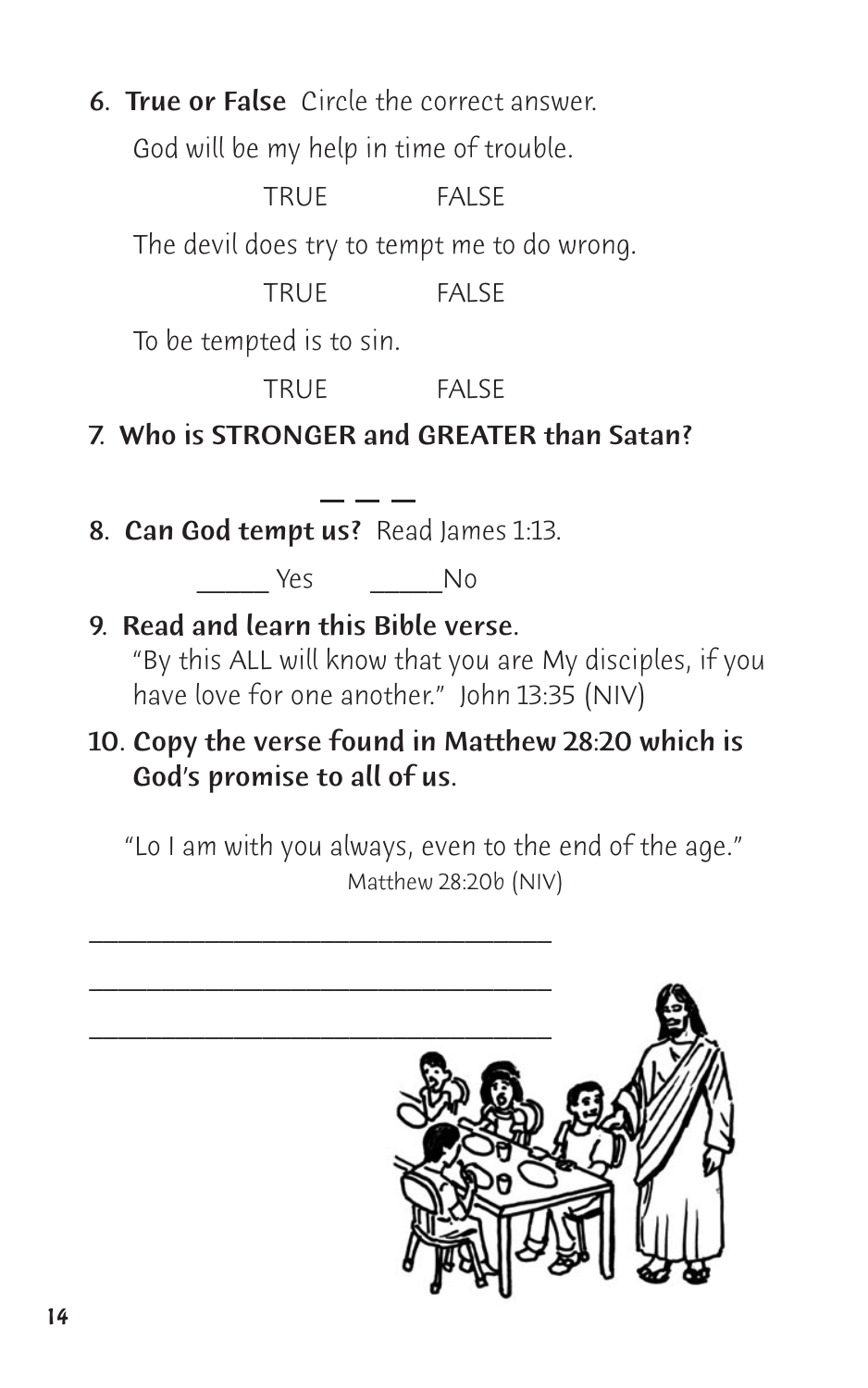

## **Lesson Three READING YOUR BIBLE**



Just as you need to eat good food each day in order to grow physically, you also need to read the Bible if you are to grow spiritually.

The Bible is God's message to people living on Earth. It is for people of all ages. It is one big book but contains a total of 66 books— 39 in the Old Testament and 27 in the New Testament.

Everyday Bible reading will help you…

- learn about Jesus, God's Son.
- know what God expects of you.
- when you are lonely or sad.
- when you need God's help in making decisions.
- grow as a Christian.

Read your Bible EVERY DAY. You can also learn by reading your Sunday school books, your take-home papers and other good Bible storybooks.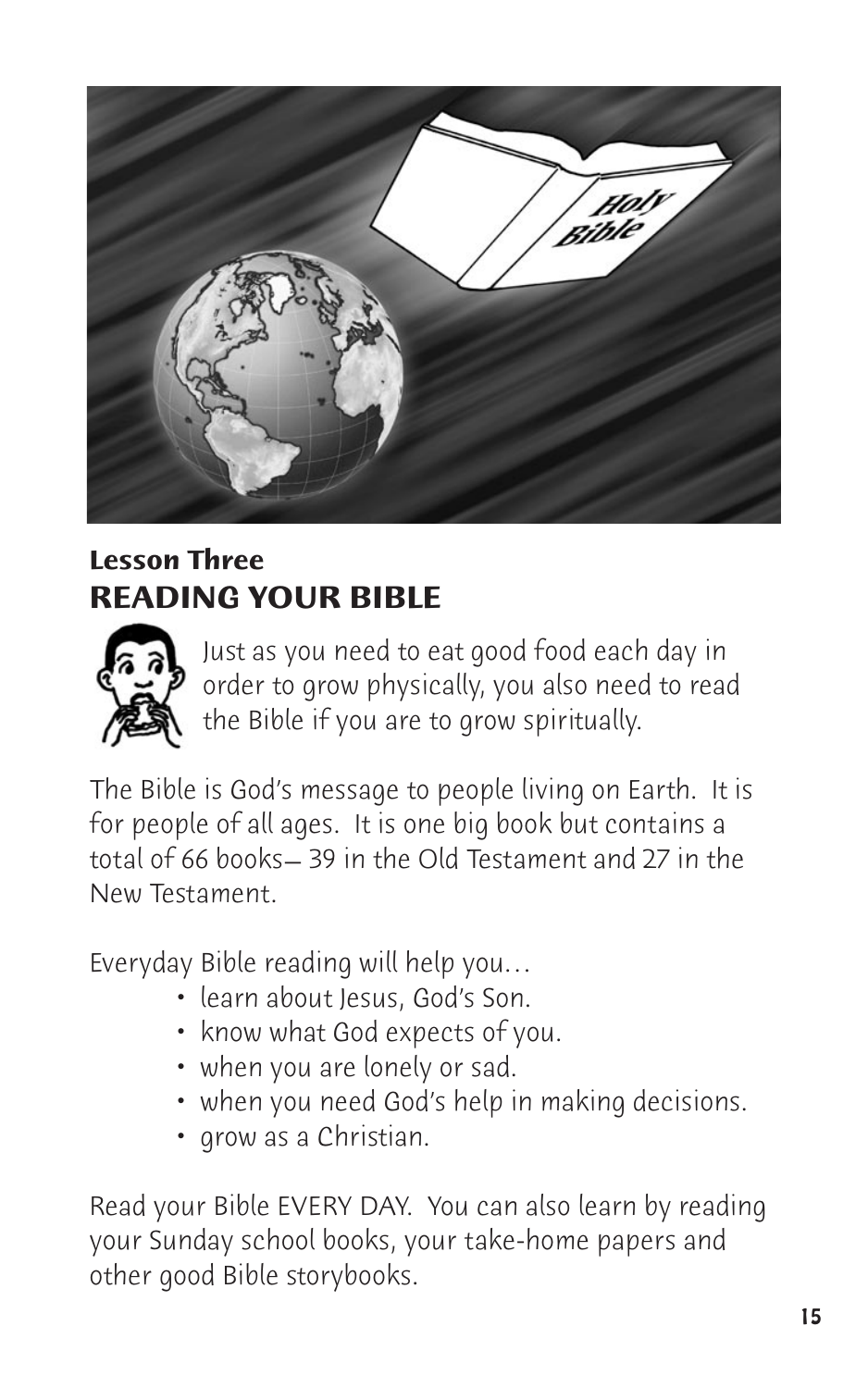Read your Bible WHEREVER you are— at home, on vacation, at church, in Sunday school, in your own room, outdoors, anywhere, anytime.

Read your Bible CAREFULLY. When you do not understand what you read, ask God to help you understand. You can also talk to your Sunday school teacher or pastor about things you don't understand.

Read your Bible QUIETLY or OUT LOUD. Think about what God has said to you through His Word, the Bible.

Read your Bible by YOURSELF or with OTHERS.

### WHERE SHOULD YOU BEGIN READING?

You have a choice. You can start at the very beginning reading the book of Genesis or start with the New Testament. The book of Luke in the New Testament is a good starting point.



#### WHAT DID YOU LEARN FROM YOUR READING?

1. Unscramble these words that show what you should do now that you are a Christian.

| eard | het | Bebli |  |
|------|-----|-------|--|
|      |     |       |  |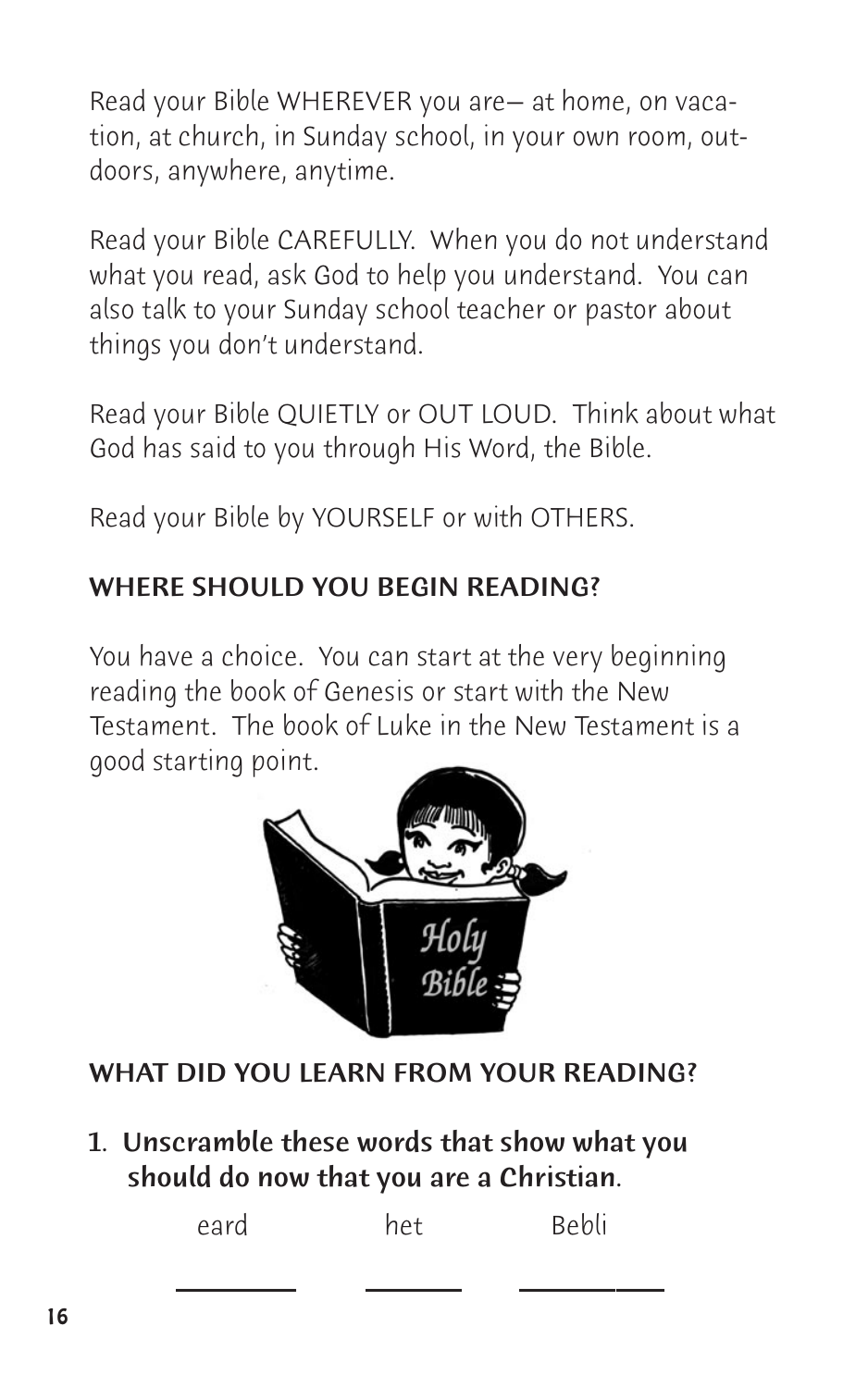2. List two things Bible reading will do for you.

\_\_\_\_\_\_\_\_\_\_\_\_\_\_\_\_\_\_\_\_\_\_\_\_\_\_\_\_\_\_\_\_\_\_\_\_\_\_\_\_\_\_

\_\_\_\_\_\_\_\_\_\_\_\_\_\_\_\_\_\_\_\_\_\_\_\_\_\_\_\_\_\_\_\_\_\_\_\_\_\_\_\_\_\_

#### 3. Put an X in front of the true sentences.

- \_\_\_\_\_\_ I should read my Bible every day.
- \_\_\_\_\_\_ I can only read my Bible in church.

The Bible is God's Word.

#### 4. Who can help me understand what I read in the Bible?

\_\_\_\_\_\_\_\_\_\_\_\_\_\_\_\_\_\_\_\_\_\_\_\_\_\_\_\_\_\_\_\_\_\_\_\_\_\_\_\_\_\_

5. Read Psalm 119:105. What is God's Word to you?

 $A_ -$  \_ \_ \_ unto my feet and a \_ \_ \_ \_ \_ unto my path.

#### 6. Write and learn these verses by memory:

"Heaven and Earth will pass away, but my words shall never pass away." Matthew 24:35 (NIV)

\_\_\_\_\_\_\_\_\_\_\_\_\_\_\_\_\_\_\_\_\_\_\_\_\_\_\_\_\_\_\_\_\_\_\_\_\_\_\_\_\_

\_\_\_\_\_\_\_\_\_\_\_\_\_\_\_\_\_\_\_\_\_\_\_\_\_\_\_\_\_\_\_\_\_\_\_\_\_\_\_\_\_

"I have hidden Your word in my heart that I might not sin against You." Psalm 119:11 (NIV)

\_\_\_\_\_\_\_\_\_\_\_\_\_\_\_\_\_\_\_\_\_\_\_\_\_\_\_\_\_\_\_\_\_\_\_\_\_\_\_\_\_

\_\_\_\_\_\_\_\_\_\_\_\_\_\_\_\_\_\_\_\_\_\_\_\_\_\_\_\_\_\_\_\_\_\_\_\_\_\_\_\_\_

"Your word is a lamp unto my feet and a light for my path." Psalm 119:105 (NIV)

\_\_\_\_\_\_\_\_\_\_\_\_\_\_\_\_\_\_\_\_\_\_\_\_\_\_\_\_\_\_\_\_\_\_\_\_\_\_\_\_\_

\_\_\_\_\_\_\_\_\_\_\_\_\_\_\_\_\_\_\_\_\_\_\_\_\_\_\_\_\_\_\_\_\_\_\_\_\_\_\_\_\_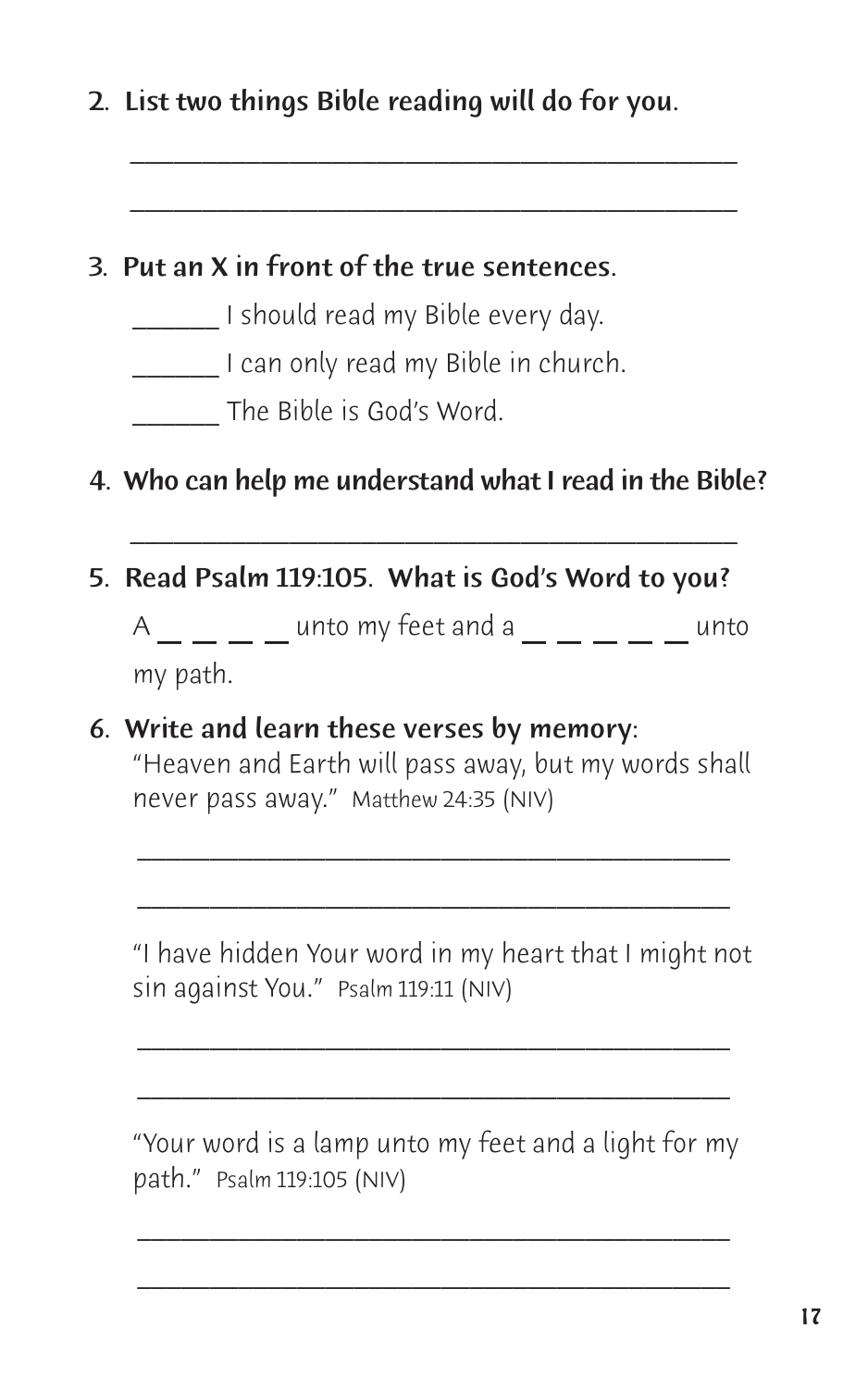7. In my home, you would find Bibles.

8. Write a note to God about the Bible and what it means to you.

| Dear God, |
|-----------|
|           |
|           |
|           |
|           |
|           |
|           |
|           |
|           |
|           |
|           |
| Signed,   |
|           |
|           |
|           |

\_\_\_\_\_\_\_\_\_\_\_\_\_\_\_\_\_\_ \_\_\_\_ : \_\_\_\_

#### 9. My favorite Bible verse is: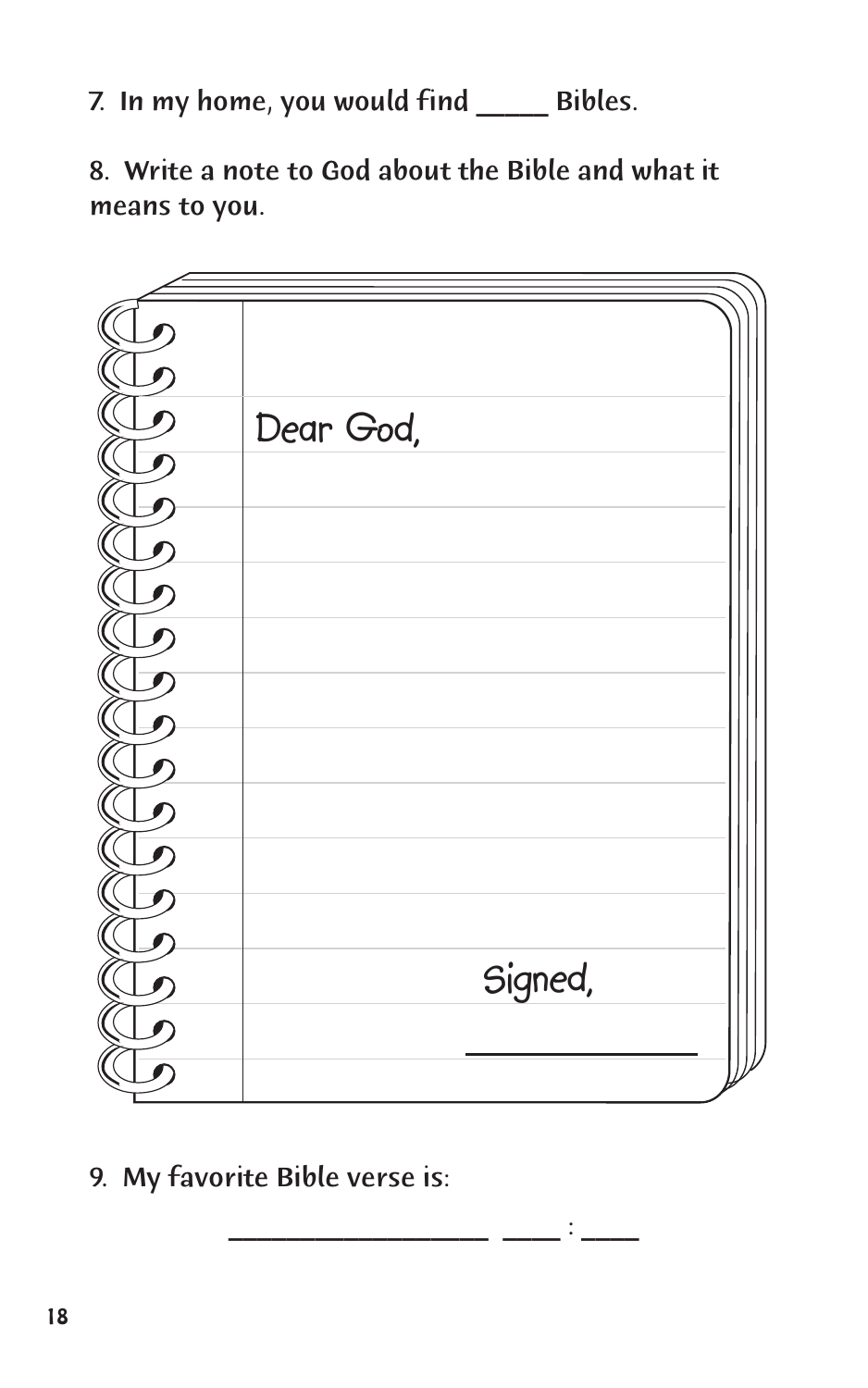

## **Lesson Four TALKING TO GOD**

Talking to God, your Heavenly Father, is called "prayer." You will want to talk to God regularly as the Bible tells you in 1 Thessalonians 5:17, "Pray without ceasing." We can pray anytime and anywhere.

God is always ready to hear our prayers whether they are aloud or in a soft whisper. God never sleeps so you can talk to Him at any time, day or night. He is NEVER too busy.

*Here are some suggested times to pray:*

- Before you start a new day—ask Him to help you.
- Before meals—thank Him for the food.
- When you are afraid—ask for courage.
- When you are lonely or sad—ask Him to help you be happy.
- When you are in need—ask and believe He can meet your need.
- When you have sinned—ask Him to forgive you.
- When you are sick—ask Him for healing.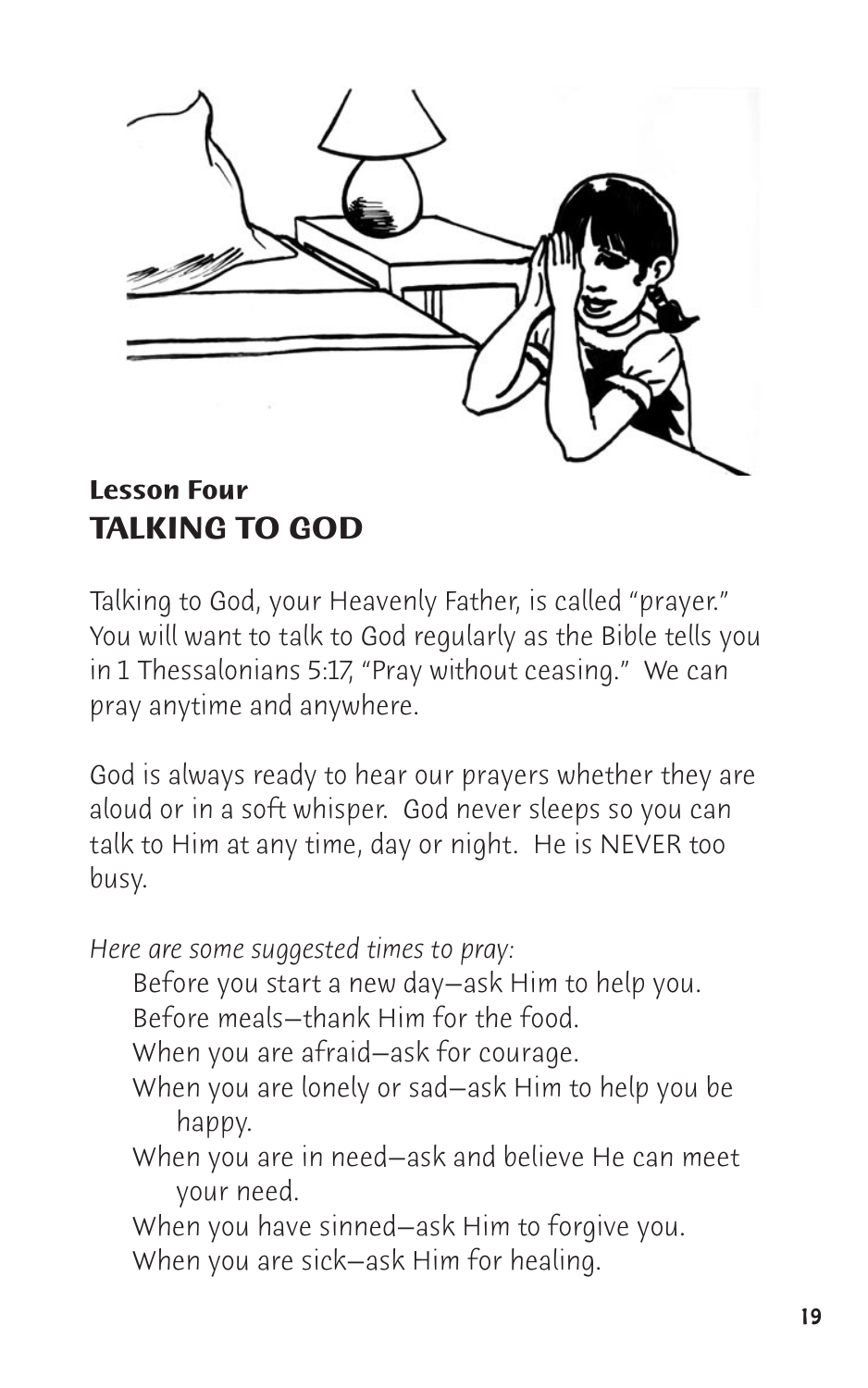When you need help-ask him to help you. Before bedtime—ask Him for protection.

*Here are some things to remember when you pray:*

- Thank Him for something special He has done for you.
- Remember your family, friends, church, pastors and missionaries.
- Tell God about your problems and needs.
- At the close of your prayer, say these words, "In Jesus' name." (See John 14:13,14.)

Jesus taught His disciples how to pray. In Matthew chapter 6:9-13, He gives an example of a model prayer—



*Our Father in Heaven, hallowed be Your name. Your kingdom come. Your will be done on Earth as it is in Heaven. Give us this day our daily bread. And forgive us our debts, as we forgive our debtors. And do not lead us into temptation, but deliver us from the evil one. For Yours is the kingdom and the power and the glory forever. Amen. (NKJV)*

Sometimes you will pray with other people but it is important that you have your own private time with God. Talk to Him just like you would talk to a friend beside you. This is prayer.

You can pray in your own room, in the car, at school, at church, anywhere. Sometimes you can kneel while at other times you can just close your eyes. In church, you may stand or gather in a circle to hold hands and pray.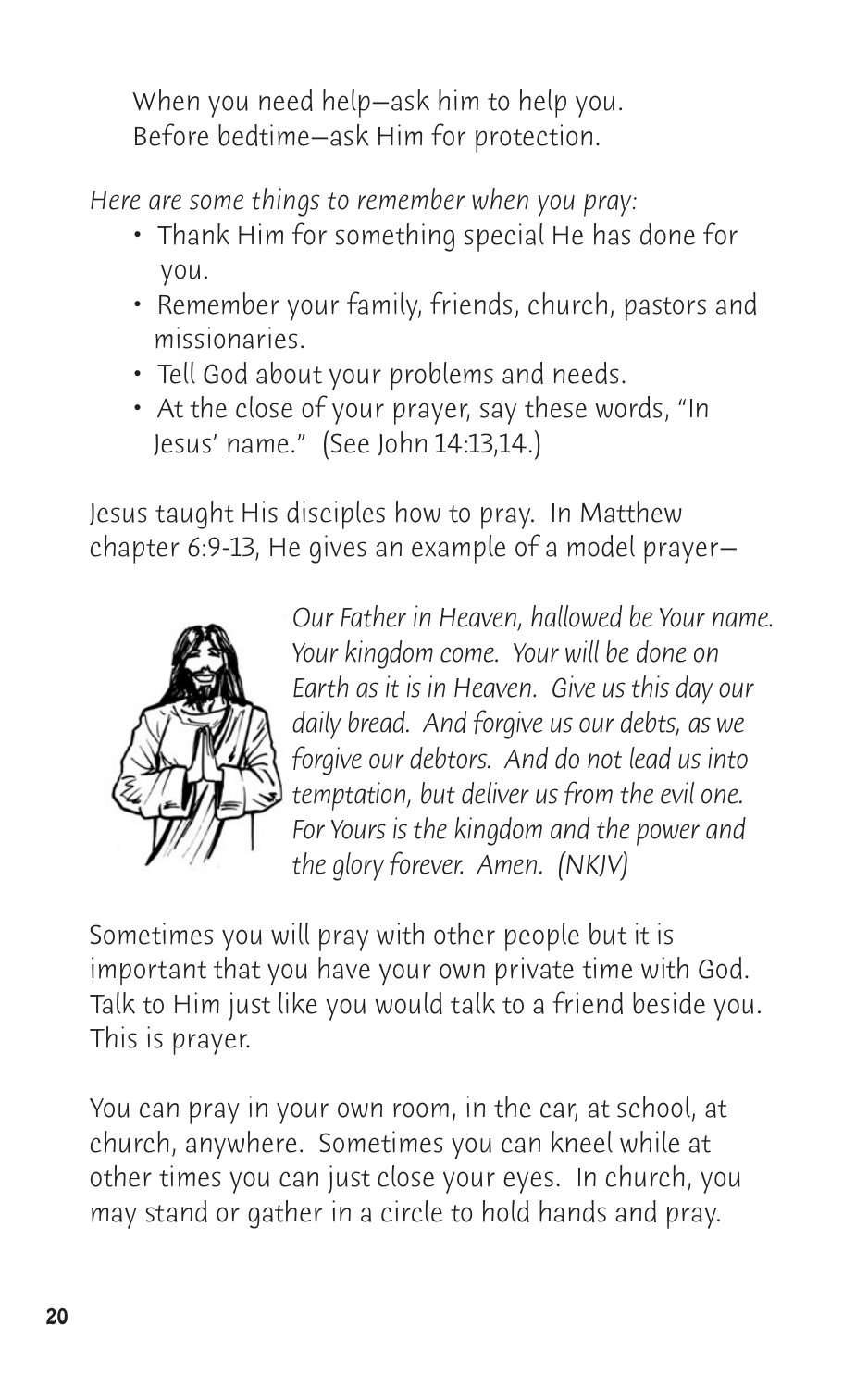Remember, God does answer prayer. Sometimes, His answer is "Yes," sometimes it is "No," and sometimes His answer is "Wait." He will always keep His promises, you can be sure of this. In Romans 4:21, we read these words: "being fully persuaded that God had power to do what He had promised."

The Bible tells us to pray for one another and to pray for those who may mistreat us.

James 5:16 "…pray for each other so that you may be healed. The prayer of a righteous man is powerful and effective." (NIV)

Matthew 5:44 "…love your enemies and pray for those who persecute you." (NIV)



#### WHAT DID YOU LEARN FROM YOUR READING?

1. What is "talking to God"? Put an X before the right answer.

\_\_\_\_\_ Singing

Praying

Reading

#### 2. What does 1 Peter 3:12 say about our prayers?

| His eyes |  |
|----------|--|
| His ears |  |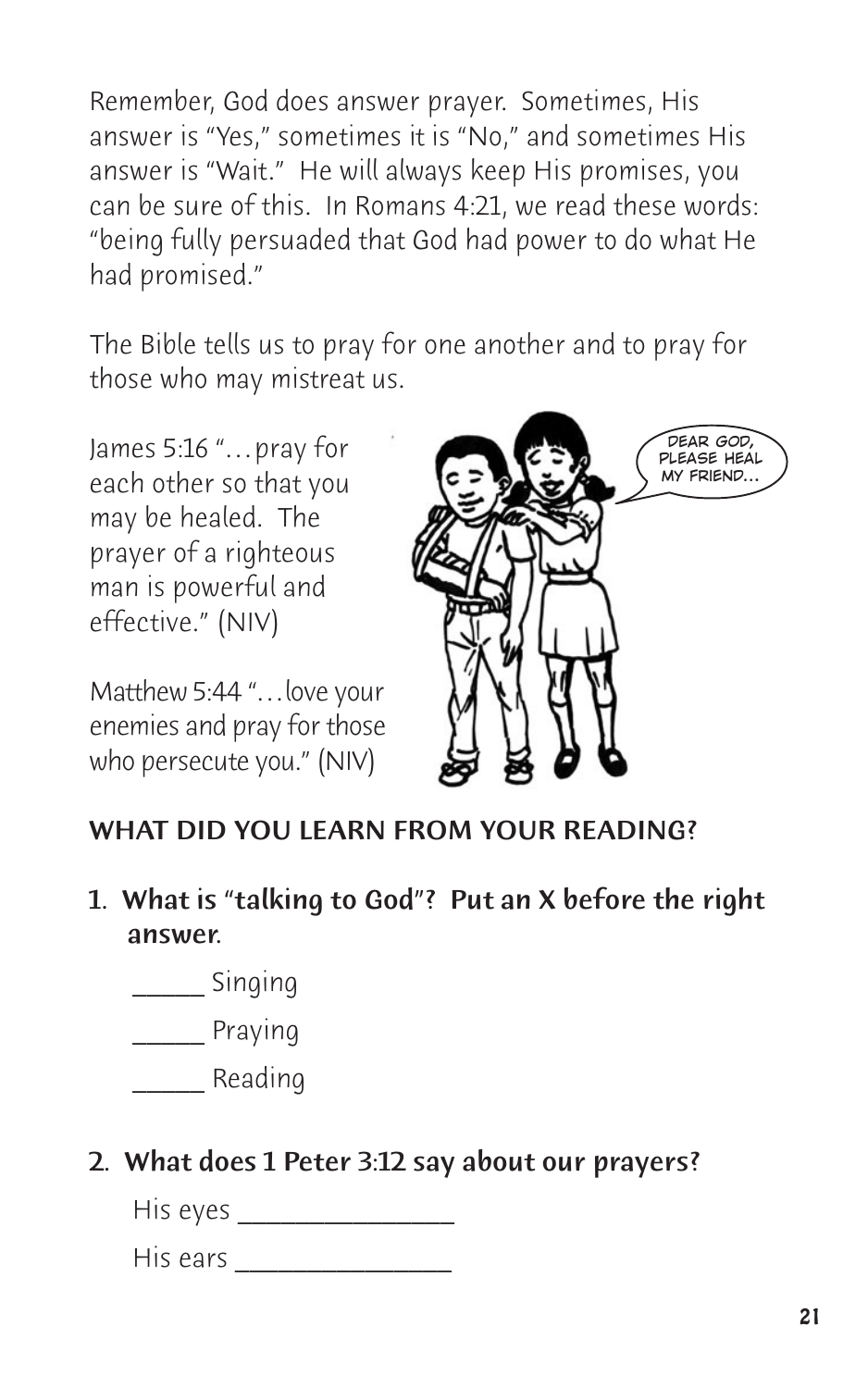#### 3. When can you talk to God?

#### 4. Where can you talk to God?

#### 5. Put a "T" before the true sentences.

- \_\_\_\_\_ I can talk to God anytime, any place.
- \_\_\_\_\_ God is sometimes too busy to hear me pray.

\_\_\_\_\_\_\_\_\_\_\_\_\_\_\_\_\_\_\_\_\_\_\_\_\_\_\_\_\_\_\_\_\_\_\_\_\_\_\_\_\_

\_\_\_\_\_\_\_\_\_\_\_\_\_\_\_\_\_\_\_\_\_\_\_\_\_\_\_\_\_\_\_\_\_\_\_\_\_\_\_\_\_

- I should not pray with others.
- Confession is admitting to God my wrongdoing.
- \_\_\_\_\_ I should pray for others.
- Praying every day is a good habit.

#### 6. Read aloud and then memorize the "Lord's Prayer" found in Matthew 6:9.

#### 7. Circle the correct answer.

I should always kneel when I pray. YES NO Praying is talking with God. YES NO I can talk to God anytime, anywhere. YES NO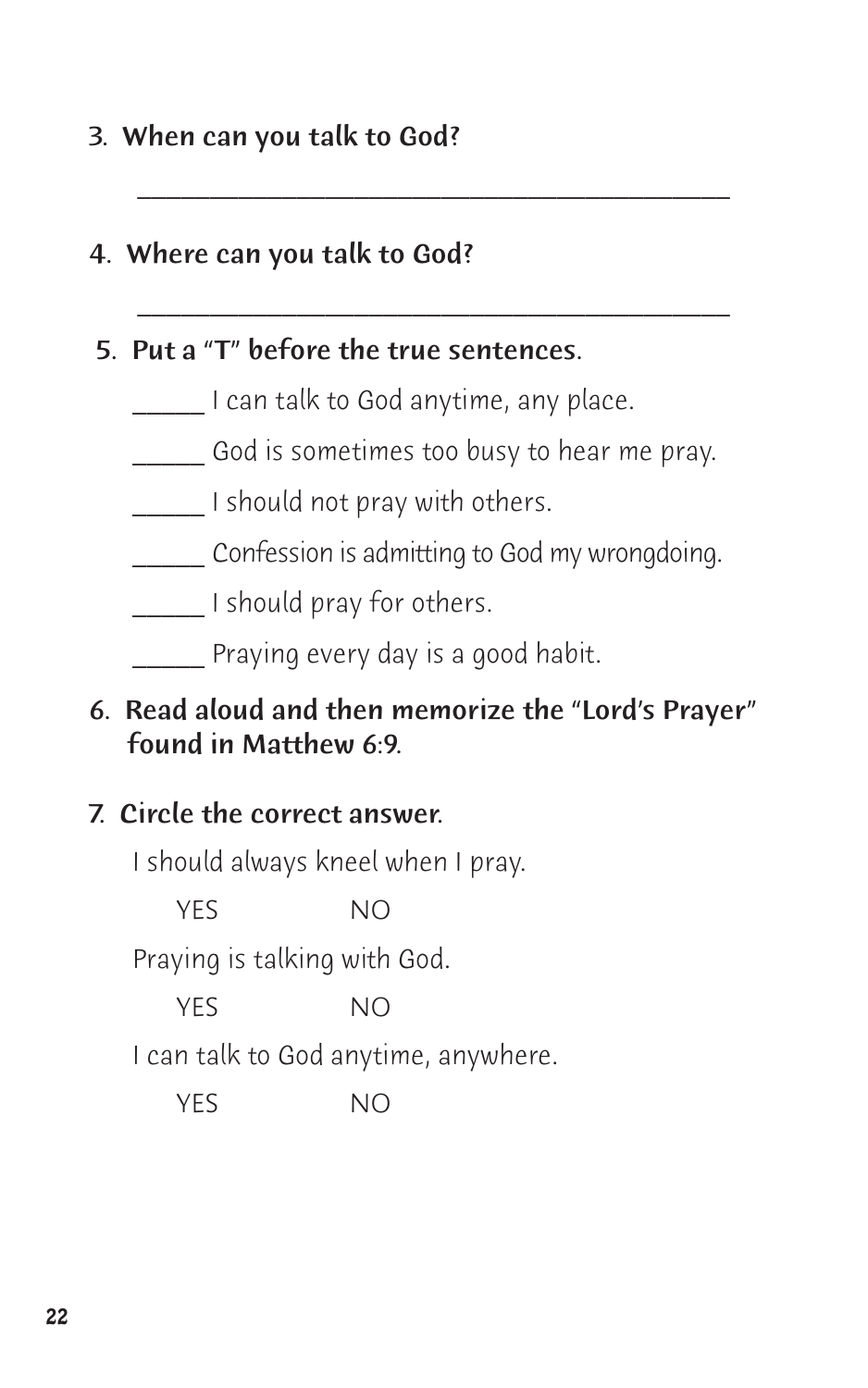$\frac{1}{2}$ 

**Lesson Five A Place Of Worship**

One of the many places where we can learn about Jesus and God is in the church. A church is sometimes called "God's house." It is a place where people of all ages come together to—

- 1. Worship and honor God.
- 2. Learn more about God and His Son, Jesus.
- 3. Meet Christian friends.
- 4. Be with God's family.
- 5. Sing, pray and learn.
- 6. Share with others what God has done for us.
- 7. Enjoy Christian fellowship.
- 8. Attend a Sunday school class.
- 9. Be taught from the Bible.

Attending Sunday school and the different church activities each week will give you many ways to learn more from the Bible, God's Word.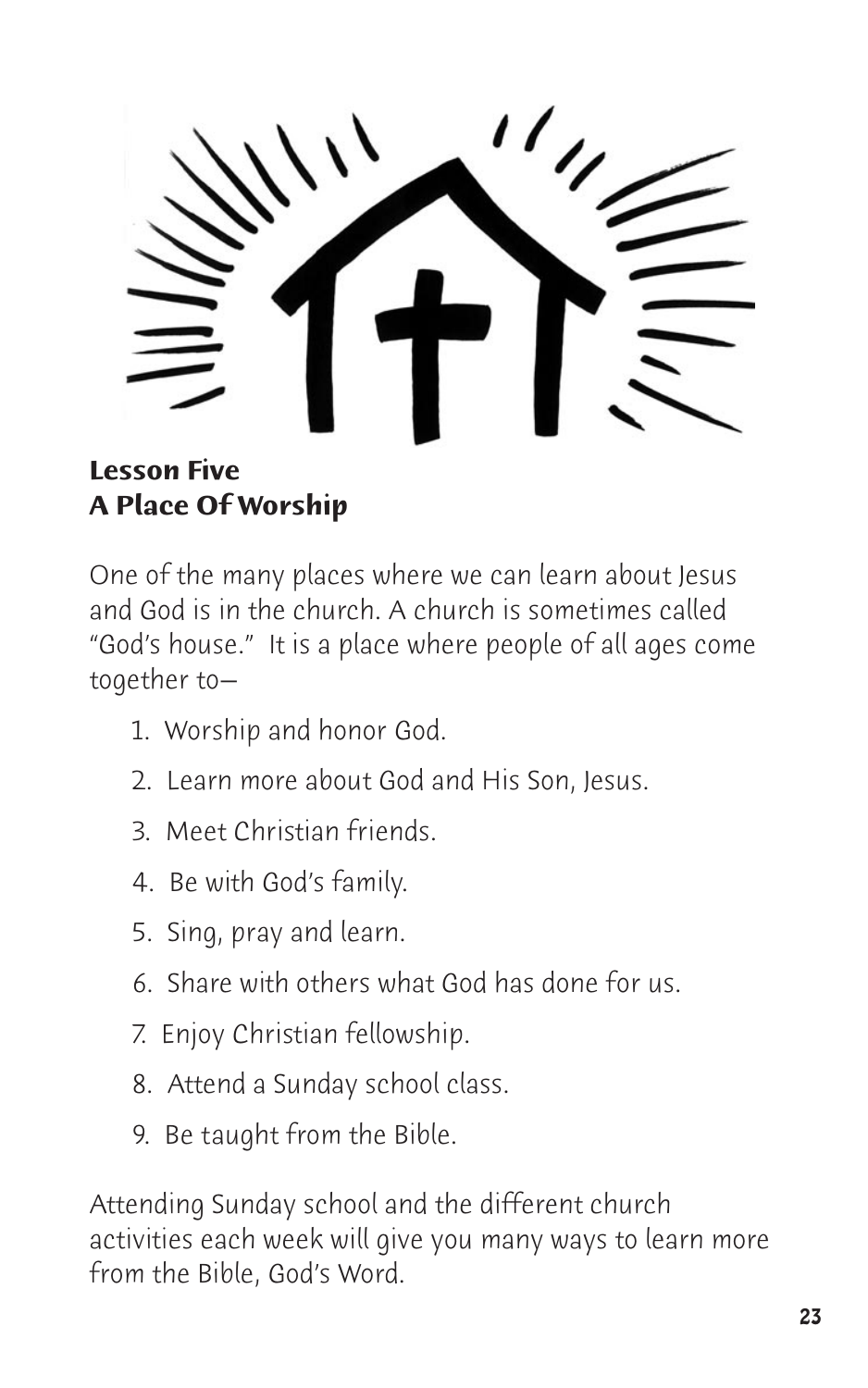There are teachers and workers who will teach you during Vacation Bible School, Bible clubs and other activities. Learning more about God will help you become a stronger Christian, a growing Christian. This is one reason why it is important that you attend church regularly.

Sunday is usually the day most people attend church. But there are other days through the week when we can attend. Your church will probably have activities that take place on days other than Sunday.

God tells us not to forget to go to church. Read Hebrews 10:25. God tells us we should be careful about "forsaking not the assembling of ourselves together."

*Why go to church?* This is a question boys and girls sometimes ask. Here are some reasons to remember.

We go to church because:

- 1. The Bible tells us to come together and worship God.
- 2. We grow to know God better by listening to the teaching and preaching.
- 3. We will meet and get to know other Christian friends.
- 4. We need to have a time of Christian fellowship.
- 5. We need a time to give all our thoughts to God.
- 6. We want to share our love for God.

There are many things you will do in church. When you join others, you will worship God together in one place.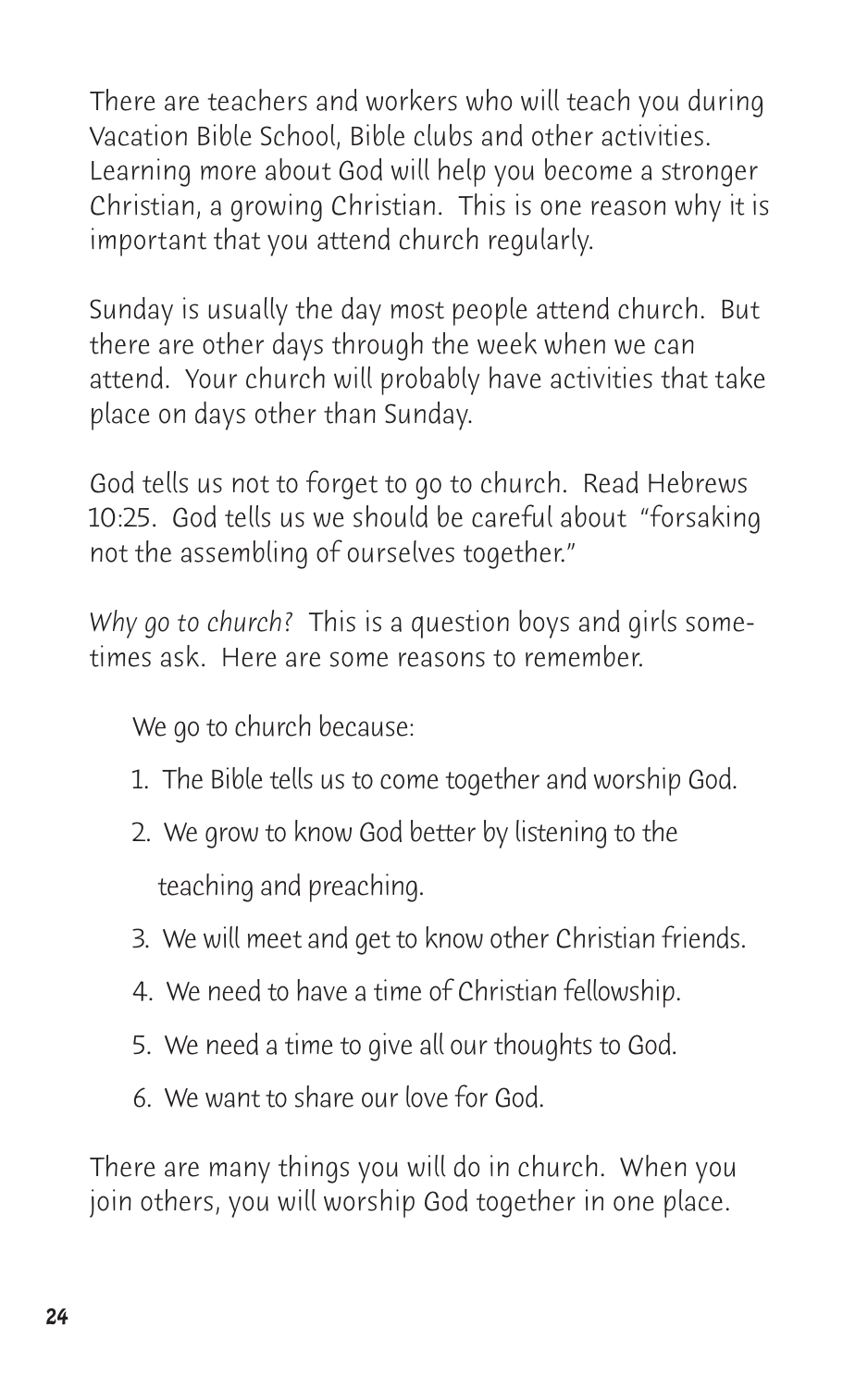Here is a list of eight things that can happen at your church.



When you go to church, take your Bible and your offering of money.

Because you are a part of the church, it is important that you be respectful and that you help to keep it clean.

You will want to tell others about your church and invite them to attend with you.

Learning about Jesus and God, our Heavenly Father, can be fun and exciting. Make going to church a habit. It will help you live the life that Jesus planned for you.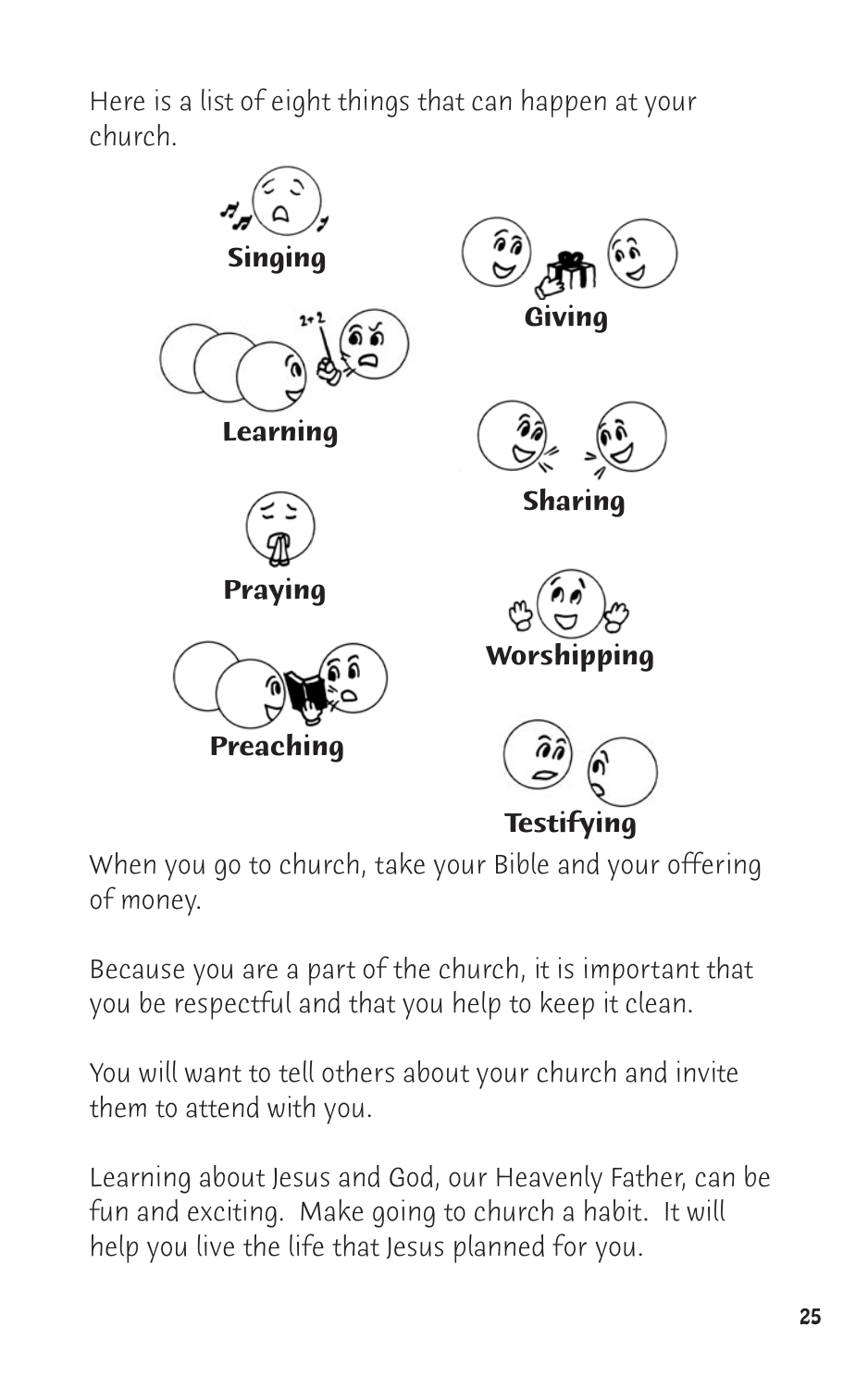#### WHAT DID YOU LEARN FROM YOUR READING?

\_\_\_\_\_ A place to worship God

1. What is a church? (Put an X before each true statement.)

|            | A place to sing and praise                                     |
|------------|----------------------------------------------------------------|
|            | A place to learn more about God                                |
|            | A place to fight                                               |
|            | 2. Complete this Bible verse: Hebrews 10:25 (NKJV)             |
|            | the assembling of<br>$^{\prime\prime}$ Not __ __ _ _ _ _ _ _ _ |
|            | $- - - - - -$ together"                                        |
|            | 3. Circle the correct answer.                                  |
|            | Should I attend just any church?                               |
| <b>YES</b> | ΝO                                                             |
|            | Should I attend church reqularly?                              |
| <b>YES</b> | ΝO                                                             |
|            | Should I invite others to attend?                              |
| YFS        | NΟ                                                             |
|            |                                                                |

- 4. Where is a good place to meet new friends?
- 5. List the eight (8) things that can happen in church.

\_\_\_\_\_\_\_\_\_\_\_\_\_\_\_\_\_\_\_ \_\_\_\_\_\_\_\_\_\_\_\_\_\_\_\_\_\_\_

\_\_\_\_\_\_\_\_\_\_\_\_\_\_\_\_\_\_\_ \_\_\_\_\_\_\_\_\_\_\_\_\_\_\_\_\_\_\_

\_\_\_\_\_\_\_\_\_\_\_\_\_\_\_\_\_\_\_\_\_\_\_\_\_\_\_\_\_\_\_\_\_\_\_\_\_\_\_\_\_

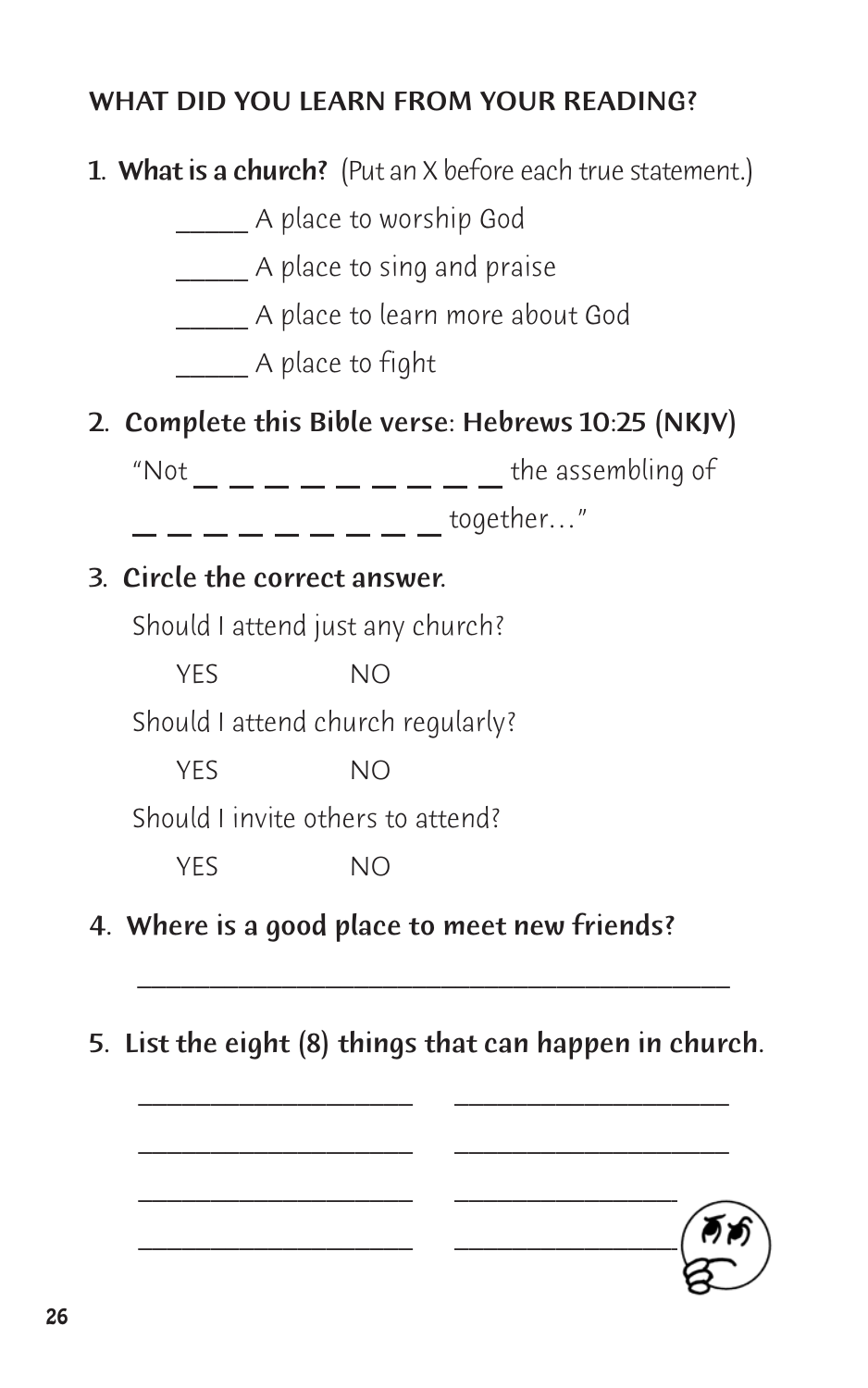- 6. Name two things you should take to church.
- 7. How do you feel after you have been in church?

\_\_\_\_\_\_\_\_\_\_\_\_\_\_\_\_\_\_\_ \_\_\_\_\_\_\_\_\_\_\_\_\_\_\_\_\_\_\_

\_\_\_\_\_\_\_\_\_\_\_\_\_\_\_\_\_\_\_\_\_\_\_\_\_\_\_\_\_\_\_\_\_\_\_\_\_\_\_\_\_

\_\_\_\_\_\_\_\_\_\_\_\_\_\_\_\_\_\_\_\_\_\_\_\_\_\_\_\_\_\_\_\_\_\_\_\_\_\_\_\_\_

\_\_\_\_\_\_\_\_\_\_\_\_\_\_\_\_\_\_\_\_\_\_\_\_\_\_\_\_\_\_\_\_\_\_\_\_\_\_\_\_\_

- 8. What is the name of the church you attend?
- 9. What is your pastor's name?
- 10. What are some of the activities that take place in your church?



\_\_\_\_\_\_\_\_\_\_\_\_\_\_\_\_\_

\_\_\_\_\_\_\_\_\_\_\_\_\_\_\_\_\_

\_\_\_\_\_\_\_\_\_\_\_\_\_\_\_\_\_





Telling \_\_\_\_\_\_\_\_\_\_\_\_\_\_\_ about it.

Inviting others to

#### Learn these Bible verses:



"So then faith comes by hearing, and hearing by the word of God." Romans 10:17 (NKJV)

"But seek first the kingdom of God and His righteousness, and all these things shall be given to you." Matthew 6:33 (NKJV)

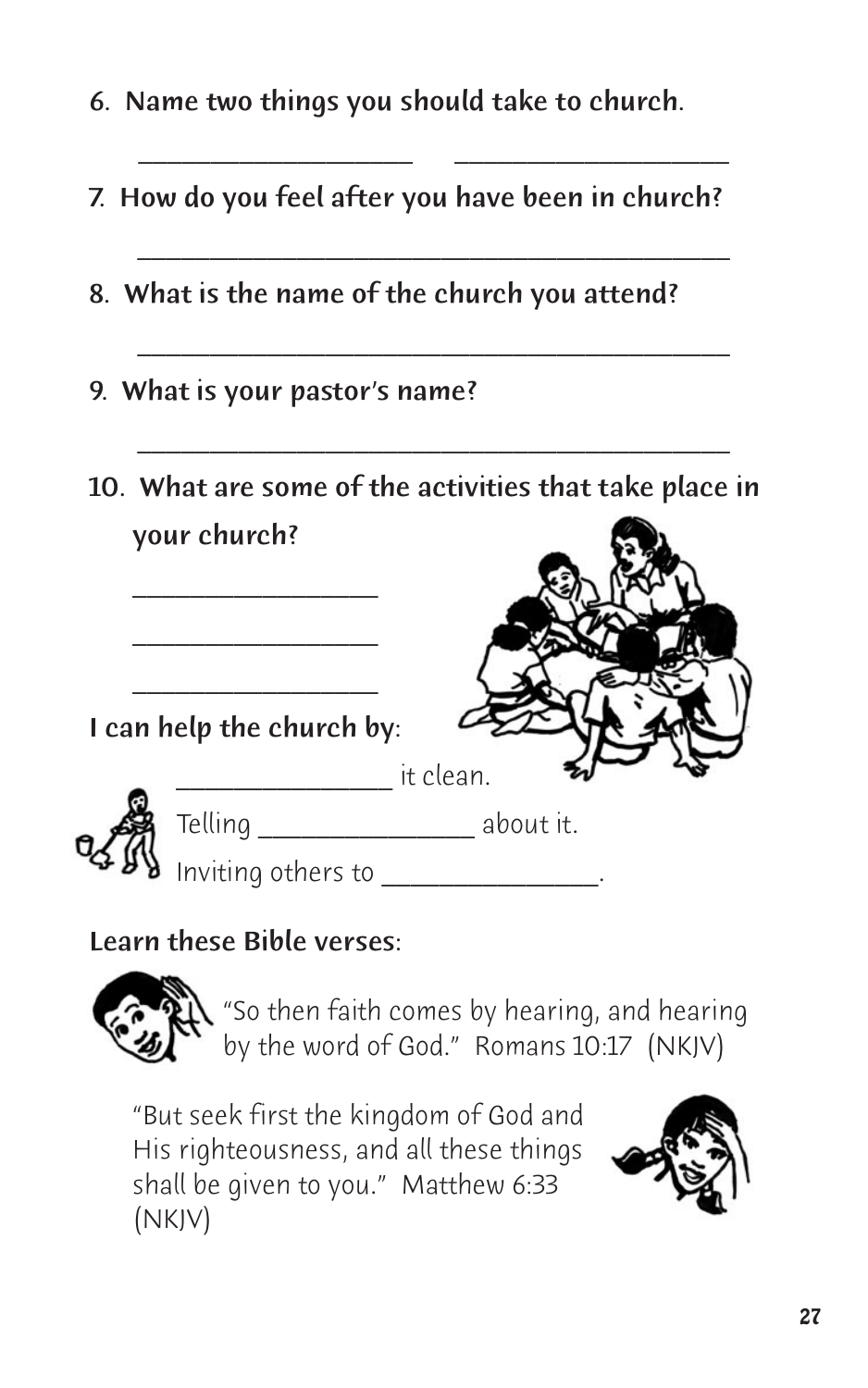

**Lesson Six TELLING OTHERS ABOUT JESUS**

Now that you are a child of God, you will want to tell other people about Jesus. You can be a witness—one who tells what God has done for them.

In Mark 5:19, Jesus said, "Go home to your friends and tell them what great things the Lord has done for you, and how He has had compassion on you." We all have friends, neighbors and relatives who do not know Jesus as their personal Savior. Be sure to share with them what Jesus has done for you. (NKJV)

Here are a few things that you must know before you can talk to someone about Jesus:

- 1. Know that you are a Christian. (John 5:24)
- 2. Know that God loves each person. (John 3:16)
- 3. Know that everyone has sinned. (Romans 3:23)
- 4. Know that everyone must confess their sins to Jesus.
- 5. Know that God promises eternal life to those who believe. (Romans 6:23)
- 6. Know that Jesus is ready to receive each person who asks. (Matthew 21:22)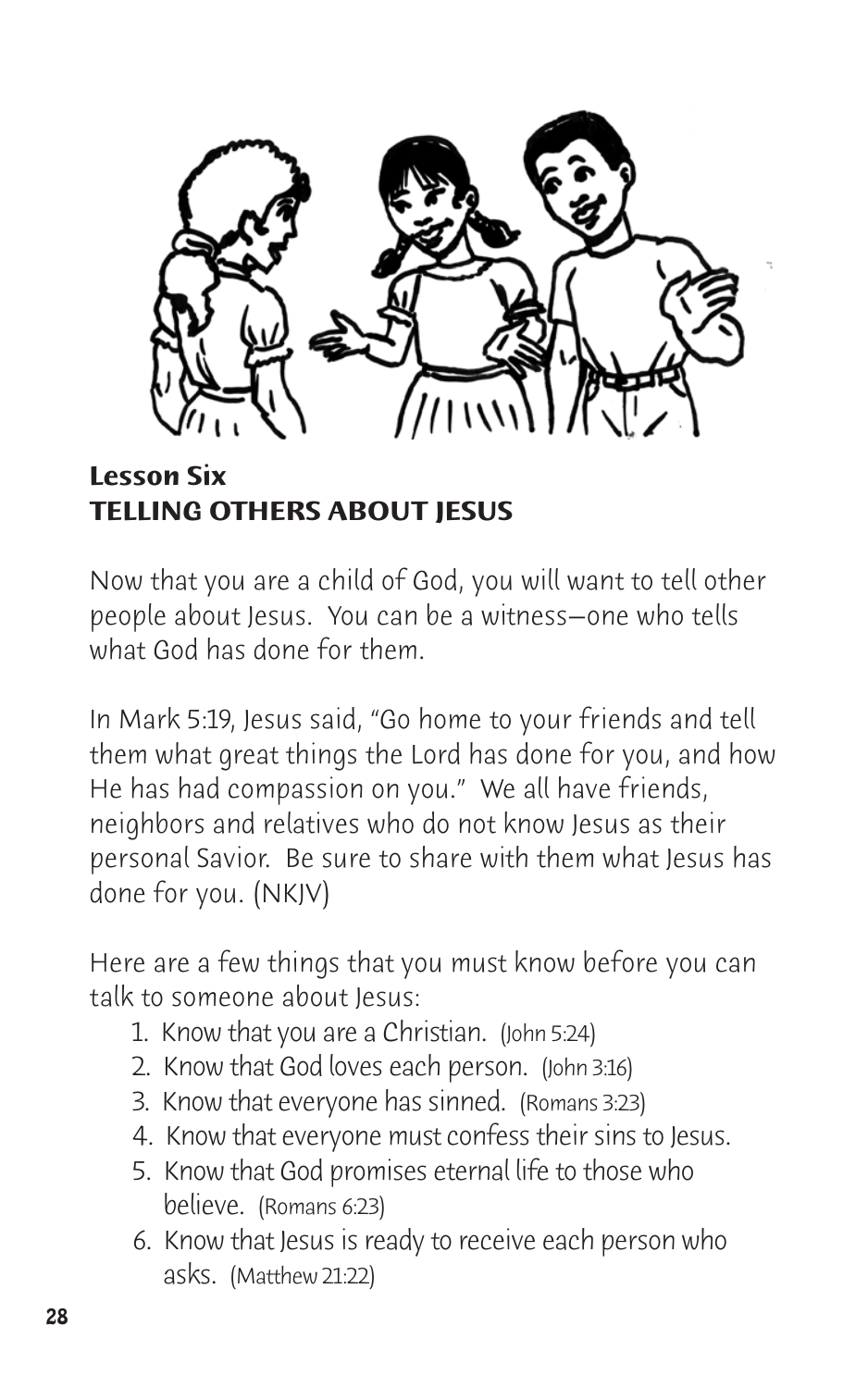When any of your friends or relatives confess their sins to Jesus and ask for forgiveness, they become a member of God's family just as you are. Remember, Jesus died for everyone in the whole world.

*Share with your new Christian friends the importance of—*

- 1. Reading their Bible each day.
- 2. Talking to God each day.
- 3. Attending Sunday school and church regularly.
- 4. Telling others about Jesus.
- 5. Living the Christian life before others.

There are many ways to tell others about Jesus. Here are a few suggestions. Try them!

*TELL OTHERS BY—*

- 1. Using your voice. Tell what Jesus has done for you.
- 2. Passing out story tracts that tell about Jesus.



- 3. Living the Christian life.
- 4. Inviting them to attend church with you.
- 5. Writing a letter or note and sharing with them.

Jesus wants us to tell others about Him. Can He count on you to be a witness for Him?

Yes, Jesus can count on to be a witness for Him. (print your name here)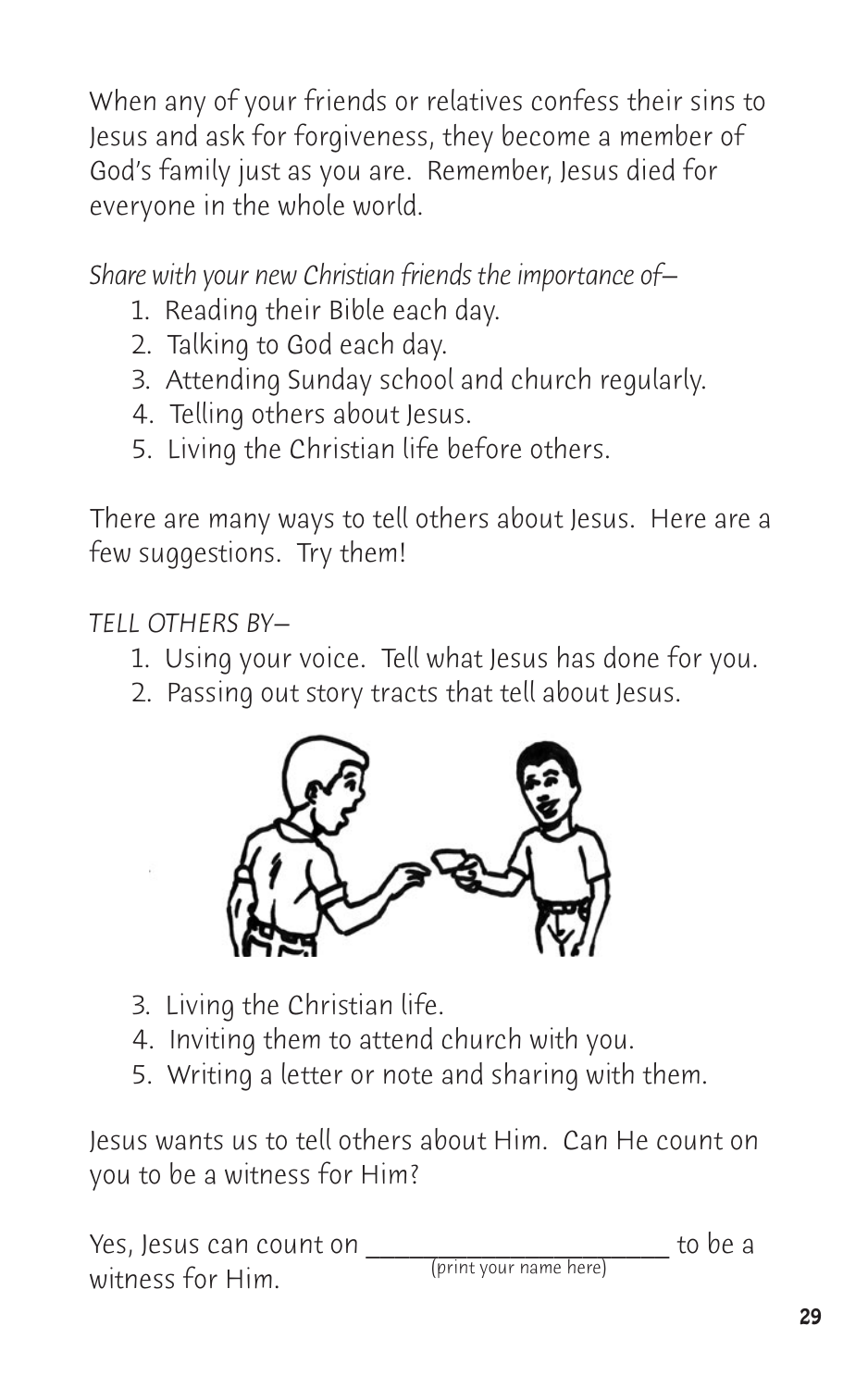#### WHAT DID YOU LEARN FROM YOUR READING?

#### 1. Where do we find the verse in the Bible that tells us that we should go and tell others?

\_\_\_\_\_\_\_\_\_\_\_\_\_\_\_\_\_\_\_\_\_\_\_\_\_\_\_\_\_\_\_\_\_\_\_\_\_\_\_\_\_

#### 2. Answer the following questions with a "Yes" or "No."

- A. Everyone has sinned.
- B. God loves only Christians.
- C. Everyone must confess their sins.
- D. Jesus will always forgive us.

#### 3. What should you tell a new Christian to do? Put an X before each sentence that is right.

- Pray on Sunday only.
- \_\_\_\_\_ Read the Bible each day.
- Attend church on Sunday only.
- \_\_\_\_\_ Tell others about Jesus.
- Live the Christian life before others.

#### 4. List two ways we can tell others about Jesus.

\_\_\_\_\_\_\_\_\_\_\_\_\_\_\_\_\_\_\_\_\_\_\_\_\_\_\_\_\_\_\_\_\_\_\_\_\_\_\_\_\_\_

\_\_\_\_\_\_\_\_\_\_\_\_\_\_\_\_\_\_\_\_\_\_\_\_\_\_\_\_\_\_\_\_\_\_\_\_\_\_\_\_\_\_

\_\_\_\_\_\_\_\_\_\_\_\_\_\_\_\_\_\_\_\_\_\_\_\_\_\_\_\_\_\_\_\_\_\_\_\_\_\_\_\_\_\_

\_\_\_\_\_\_\_\_\_\_\_\_\_\_\_\_\_\_\_\_\_\_\_\_\_\_\_\_\_\_\_\_\_\_\_\_\_\_\_\_\_\_

#### 5. Why should we tell others about Jesus?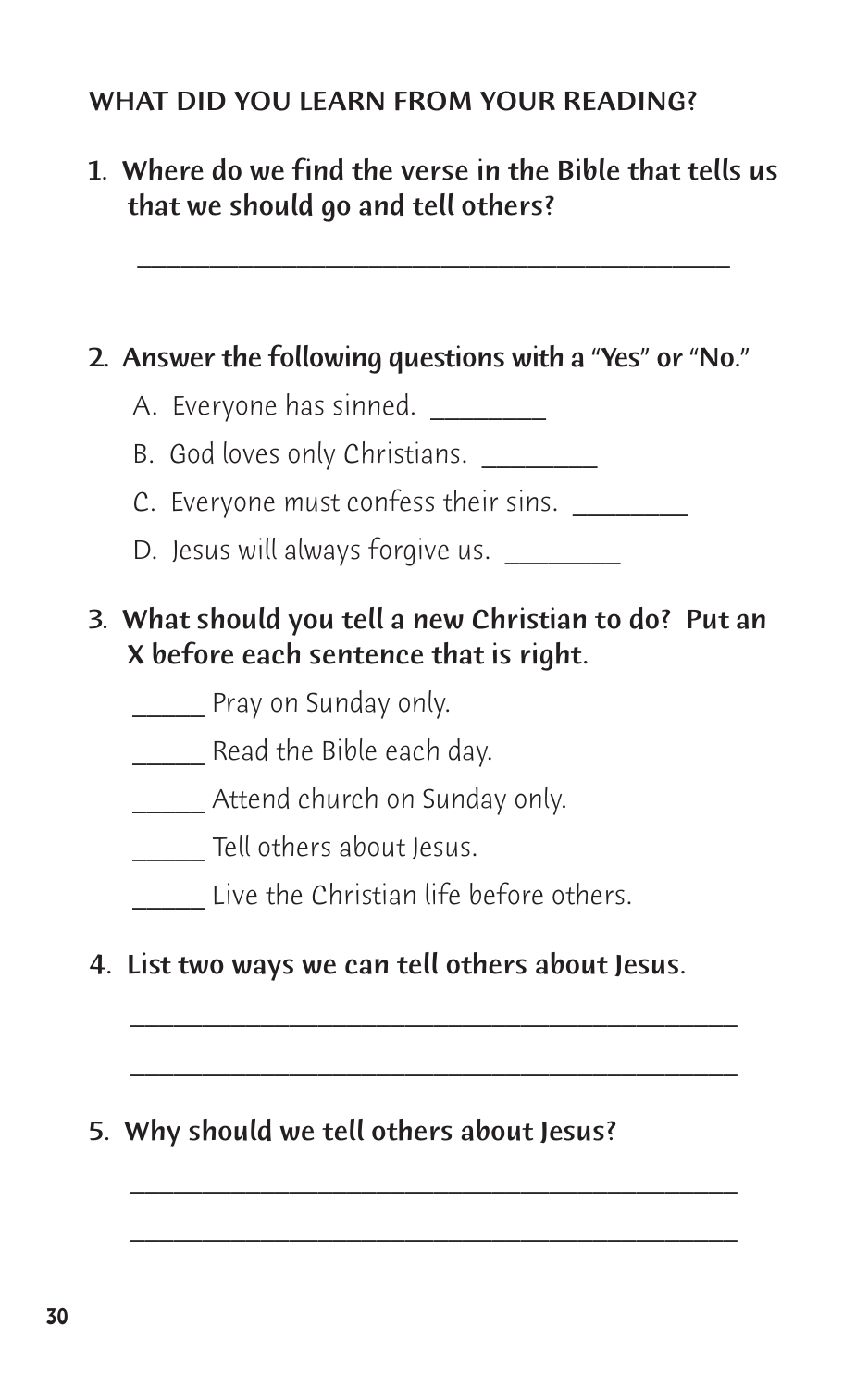6. Make a list of three people that you will talk to about Jesus.

\_\_\_\_\_\_\_\_\_\_\_\_\_\_\_\_\_\_\_\_\_

\_\_\_\_\_\_\_\_\_\_\_\_\_\_\_\_\_\_\_\_\_

\_\_\_\_\_\_\_\_\_\_\_\_\_\_\_\_\_\_\_\_\_

7. List three things you should know before you tell someone else about Jesus?

| KNOW |  |
|------|--|
| KNOW |  |
| KNOW |  |

8. List the Bible verses (book, chapter, verse) that will help you in telling others.



9. Review the Bible verses you have already learned by heart.

#### 10. Memorize this Bible verse—

"Jesus said to him, 'I am the way, the truth and the life. No one comes to the Father except through Me.'" John 14:6 (NKJV)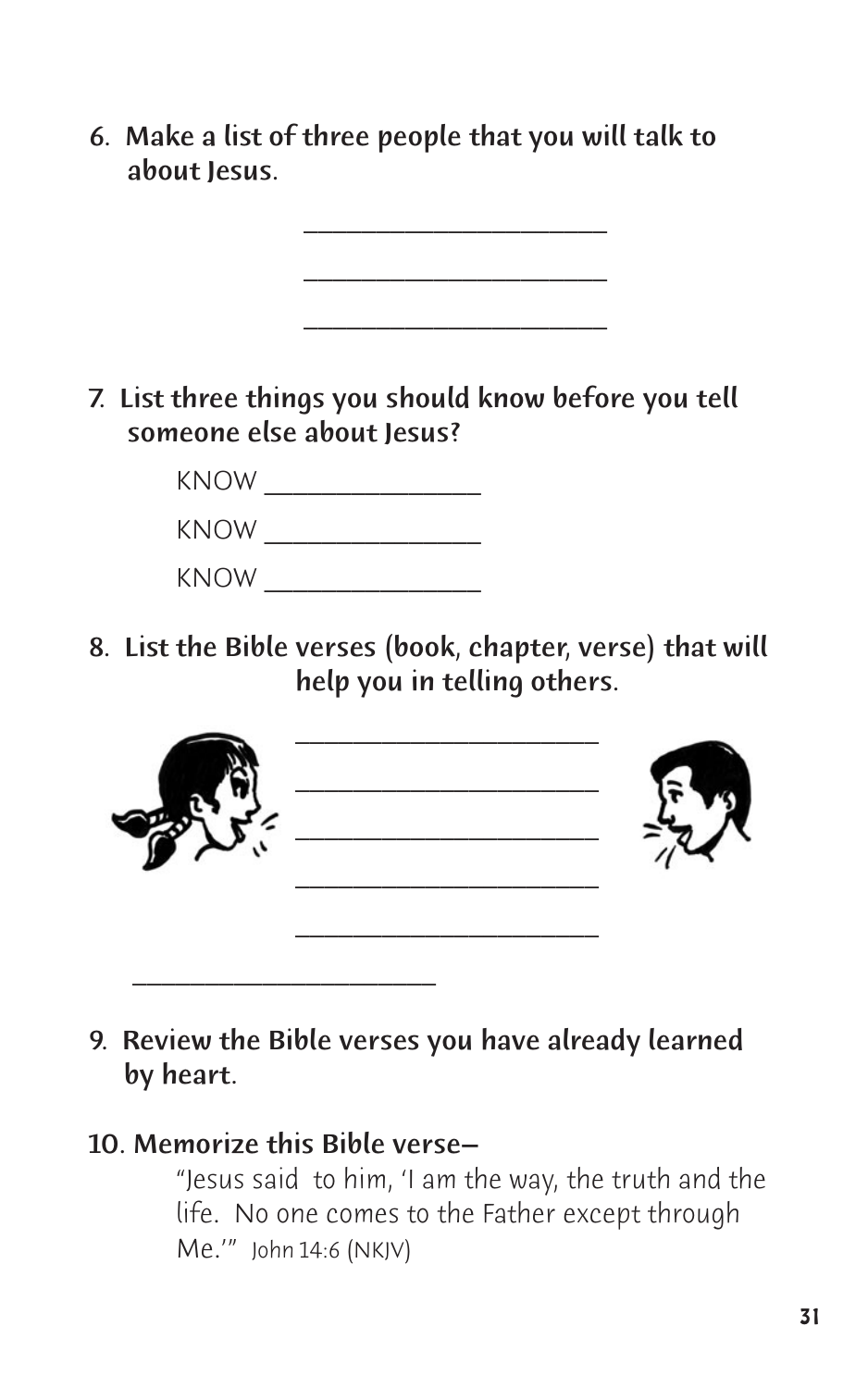This is a list of important Bible verses in this course that you may want to learn by heart.

> Luke 2:52 Matthew 24:35 John 3:26 1 John 1:9 Mark 11:24 Matthew 6:9

When you have completed this booklet, take it to your teacher who will look it over, check your worksheets and return it to you.